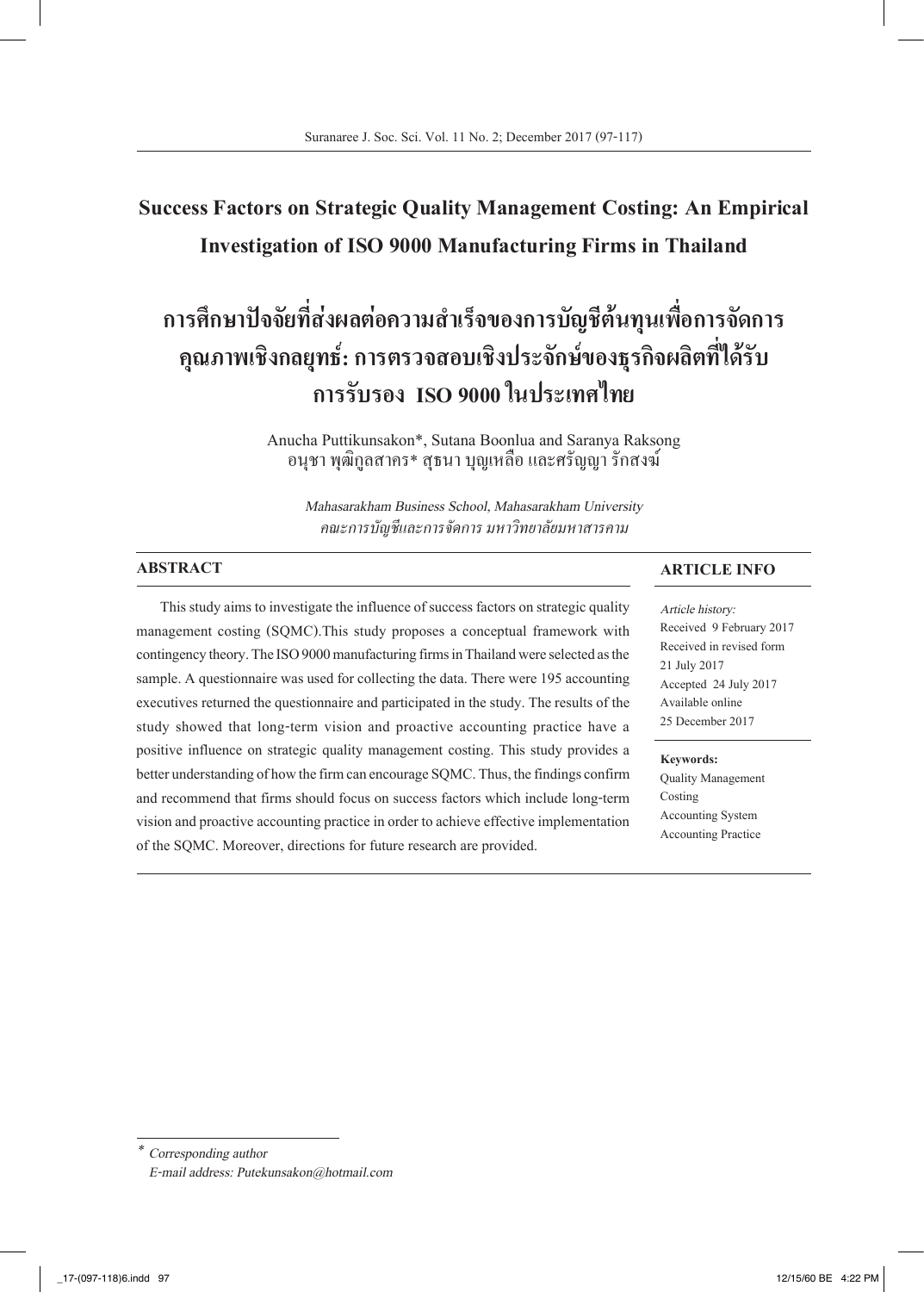### **บทคัดย่อ**

การศึกษาครั้งนี้มีวัตถุประสงค์เพื่อทดสอบอิทธิพลปัจจัยความส�ำเร็จที่มีต่อการบัญชีต้นทุนเพื่อการจัดการคุณภาพเชิง กลยุทธ์ ตามแนวคิดของทฤษฏีการบริหารเชิงสถานการณ์ในการอธิบายความสัมพันธ์ของตัวแปรภายใต้กรอบแนวคิดของ การศึกษา โดยใช้แบบสอบถามในการเก็บรวบรวมข้อมูลจากกลุ่มตัวอย่าง คือผู้บริหารฝ่ายงานบัญชีของธุรกิจอุตสาหกรรมผลิต ที่ได้รับการรับรองมาตรฐาน ISO 9000 ในประเทศไทย จำนวน 195 คน ผลการศึกษาพบว่า วิสัยทัศน์ระยะยาวและการปฏิบัติงาน บัญชีเชิงรุกมีอิทธิพลในเชิงบวกต่อการบัญชีต้นทุนเพื่อการจัดการคุณภาพเชิงกลยุทธ์การศึกษามุ่งเน้นเพื่อสร้างความเข้าใจอย่าง ชัดเจนว่ากิจการจะสามารถส่งเสริมในเรื่องของการบัญชีต้นทุนให้เกิดการจัดการคุณภาพเชิงกลยุทธ์ได้อย่างไรดังนั้น ผลลัพธ์ ของการศึกษาช่วยยืนยันและให้ข้อเสนอแนะเกี่ยวกับปัจจัยความสำเร็จที่ควรมุ่งเน้นของกิจการ ได้แก่ วิสัยทัศน์ระยะยาวและ การปฏิบัติงานบัญชีเชิงรุก เพื่อให้บรรลุประสิทธิภาพการด�ำเนินงานของการบัญชีต้นทุนเพื่อการจัดการคุณภาพเชิงกลยุทธ์ นอกจากนั้นผลการศึกษานี้ยังสามารถใช้เป็นแนวทางของงานวิจัยในอนาคต

#### **Introduction**

Business strategy scholars have long recorded the importance of establishing a competitive advantage in quality. Strategic quality management (QM) initiatives offer one approach that manufacturing firms use to improve performance (Garstenauer, Blackburn and Olson, 2014), because quality management (QM) is a management function that ensures quality of products and services to meet customers' expectations (Chin-Keng, 2011). However, firms must take into account the costs related to achieving quality. Thus, executive's manufacturing firms need to have the most reliable tool for measurement and evaluation of efficiency and effectiveness of strategic quality management practices (Das, Paul and Swierczek, 2008).

The management accounting literature confirmed that quality costing as a strategic cost management tool has become a popular topic and important for measurement and evaluation of quality management practices from the past to present (Akenbor, 2014; Khataie and Bulgak, 2013; Omar and Murgan, 2014). However, although most firms are aware of the benefits of quality cost, only a few firms have been successfully operated in their firms. Many firms still lack of understanding about the implementation of quality costing amongst the management team and lack of adequate accounting processes necessary to implement a successful quality costing measurement system. The existing literature (Sedevich-Fons, 2012; Schiffauerova and Thompson, 2006) confirms that the integration of quality cost and accounting practices in a practice of practitioners and systems also increase the difficulty of managing the change process.

According to the research above, it is widely accepted that one of the problems is how to set and implement cost accounting for supporting QM of each organization. The difficulty depends on a firm characteristics and the environment of business context. Thus, the key question of this study is as follows: How does success factors have an influence on achieving effective implementation of strategic quality management costing?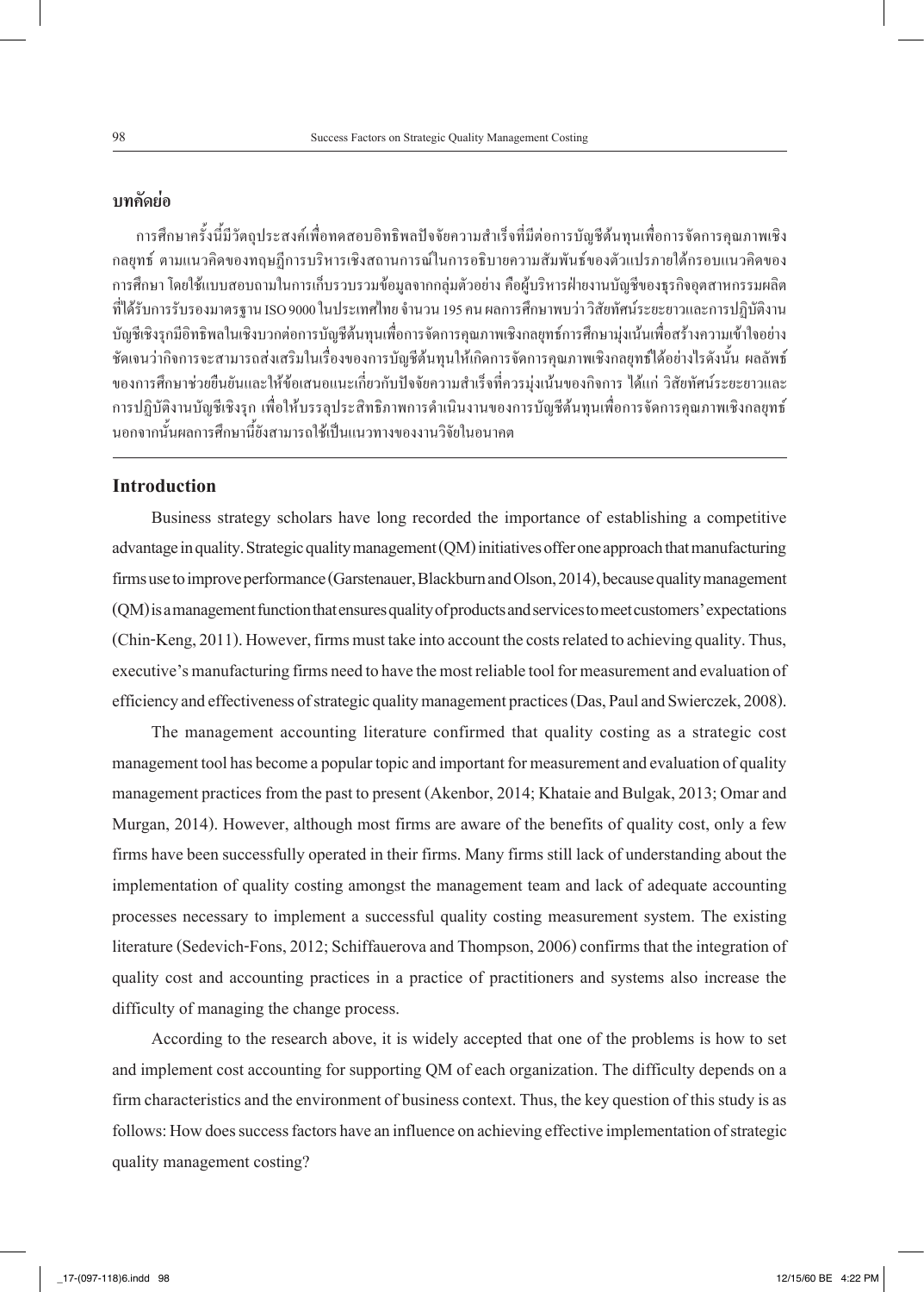This study is outlined as follows. The first section presents the relevant literature concerning the trends of key contextual factors on the strategic quality management costing (SQMC) which provides the model and purpose for a set of research hypotheses. The second section presents the methodology and results. Consequently, conclusion, contribution, and future research directions are presented.

#### **Theoretical Framework**

This study attempts to investigate the success factors on strategic quality management costing by employing the contingency theory to explain the conceptual model. Contingency theory suggests that the appropriateness of the management tools needs to consider both the internal and external factors. Some previous studies pointed that the contingency theory was recommended in the examination of strategy management accounting (Cinquini and Tenucci, 2010) and that of management accounting practices in the context of manufacturing companies (Alleyne and Weekes, 2011). Furthermore, organizational structure, changes in competition as well as technology are considered important for management accounting (Baldvinsdottir, Mitchell and Nørreklit, 2010). All in all, the contingency theory is believed to be appropriate for explaining the conceptual model of the current study.

#### **Literature Review and Research Hypotheses**

This study investigates the influences of success factors on strategic quality management costing. Based on the contingency theory and the preceding discussion of the literature, this study aims to propose the five success factors which have been considered most appropriate—i.e. long-term vision, best accounting system, proactive accounting practice, market competition, and stakeholder requirements, as shown in Figure 1 below.



**Figure 1.** Conceptual Model of Success Factors on Strategic Quality Management Costing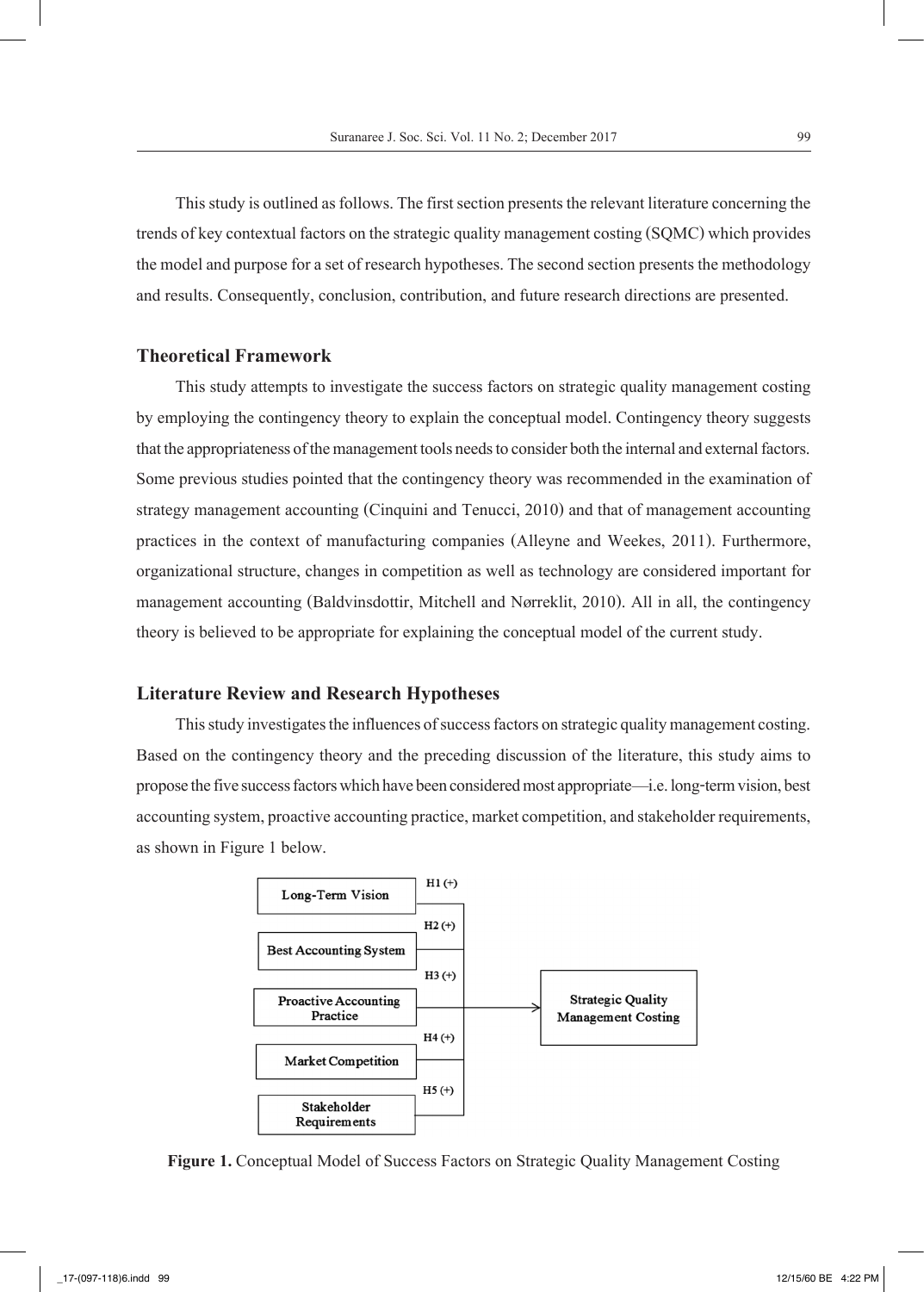#### **Strategic Quality Management Costing (SQMC)**

In order to evaluate the performance of quality management practices, an organization needs to collect and report a wide variety of the quality-related information of the internal operations because quality-related information can be used to ensure the process capability which is known to meet the production requirement. The costs of quality information are an indicator of improved design quality, and conformance quality can be expressed in terms of value, where the benefits of the improvement include product quality, customer acceptance, and reduction of failure costs overall quality activity. In this study, the strategic quality management costing (SQMC) refers to the firm's capability to provide quality-related cost information for planning, controlling, and evaluates the effectiveness of product quality, service quality, and operational processes of the firm (Akenbor, 2014; Khataie and Bulgak, 2013; Omar and Murgan, 2014).

#### **Long-Term Vision (LT)**

The first success factor is long-term vision, which is about a desirable future. The purpose of the visionary process is to transform an organization into a new, desired future state (Kantabutra, 2009; Kantabutra and Avery, 2007). Further, the essential use of vision for organizations is that it leads to methods for attaining goals and objectives (Ozmen and Sumer, 2011). Empirically, the work of Komala (2012) suggests that the long-term vision of managers has positive influences on strategic managerial accounting capability. Thus, it could be concluded that vision is a future image of an organization and a firm should focus on the long-term perspective to guide the organization far into the future.

In this study, long-term vision refers to the goals and direction of the firm for managing activities to achieve the future objective which reveals clear conception through policies, regulations, and principles (Ozmen and Sumer, 2011). From the above mentioned relationship, it can be the hypothesis 1 as follows:

*Hypothesis 1: Long-term vision will have a positive influence on strategic quality management costing.*

#### **Best Accounting System (BA)**

The second success factor is the best accounting system, which is referred to as a suitable accounting system. This helps to process methods, procedures and controls information to record, classify, analyze, summarize and interpret information (Zhang and Zhou, 2007). Further, the best accounting system activity provides guidance, recommendations, and value-added supports in order to help decision making. In addition, there is evidence indicating that the best accounting system can influence product cost accuracy, effective cost control, cost information credibility and cost reporting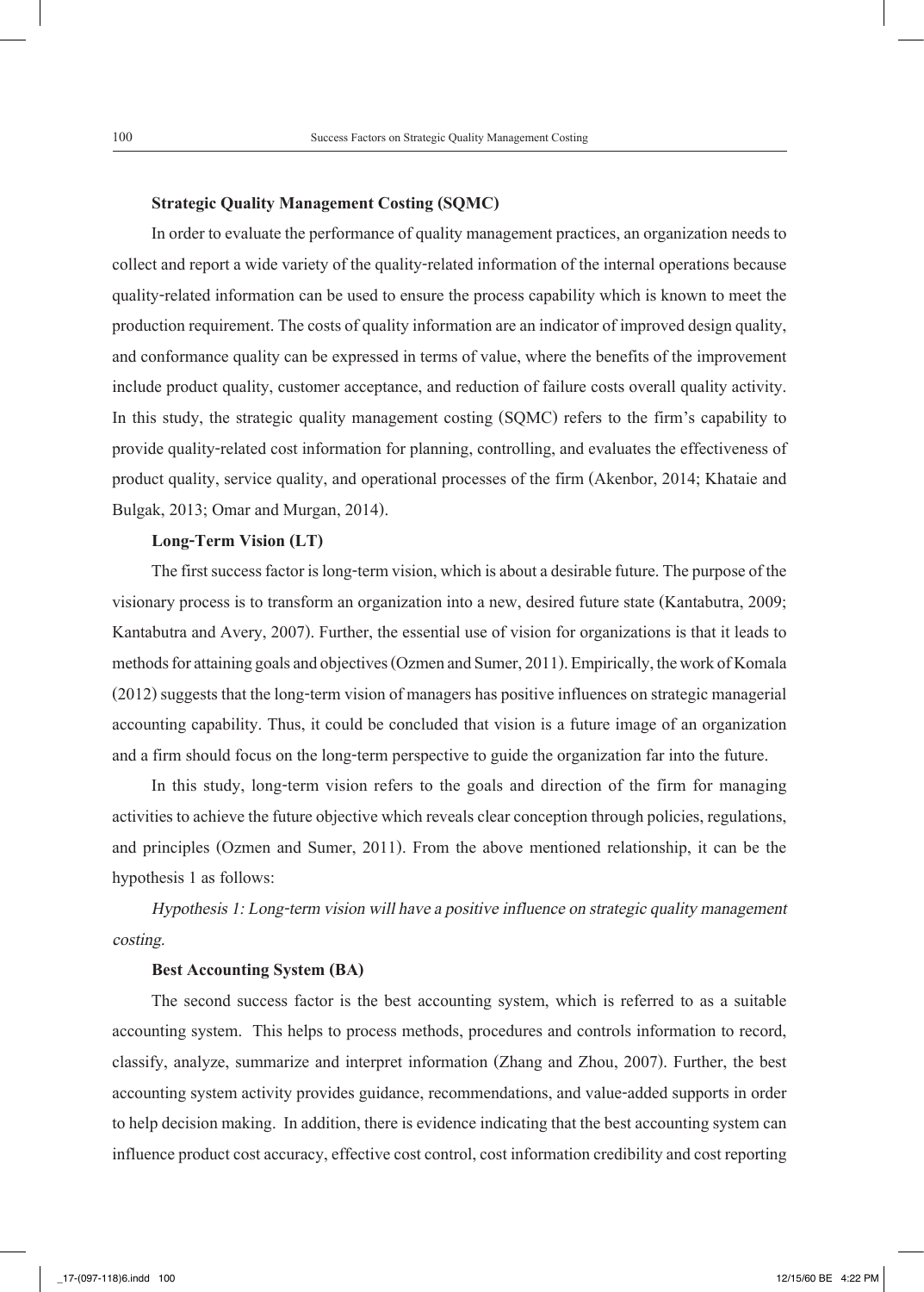usefulness (Rollins, Bellenger and Johnston, 2012; Williams and Seaman, 2002).

The contingency theory is concerned about the systems that have been appropriately designed within the organization. In this study, the best accounting system refers to collecting, classifying and reporting financial data by designed, continuous development and improvement to obtain quality information (Feng and Li, 2009; Zhang and Zhou, 2007). From the above mentioned relationship, it can be the hypothesis 2 as follows:

*Hypothesis 2: Best accounting system will have a positive influence on strategic quality management costing.*

#### **Proactive Accounting Practice (PA)**

The third success factor is proactive accounting practice, which is referred to as the accounting process to collect, transform, process, report, and disseminate reports to users (Hakansson and Lind, 2004). Empirically, an advanced accounting practice is not only limited to a provision of the financial report but also support information for corporate strategy (Andersson, Haslam and Tsitsianis, 2008). Shea and Kleinsorge (1994) confirmed that the accountants' analysis of alternative propositions can support better identification of cost reduction opportunities in manufacturing firms. Based on contingency theory, it is suggested that firms should analyze the situations, both internal and external, of firms.

In this study, proactive accounting practice refers to the accounting functions to provide the accurate and reliable financial information and non-financial information aiming to reflect the transaction data and performance of the firm for managements and stakeholders in order for forwardlooking and opportunity-seeking (Andersson et al., 2008; Howieson, 2003). From the above mentioned relationship, it can be the hypothesis 3 as follows:

*Hypothesis 3: Proactive accounting practice will have a positive influence on strategic quality management costing.*

#### **Market Competition (MC)**

The fourth success factor is market competition. The economy deregulation, privatization of government-owned enterprises, application of advanced production technology and the business environment around the world will be increasingly competitive (Mackelprang and Nair, 2010). Thus, in order to increase competitiveness, the firm should improve the allocation of resources by focusing on value creation for customers. Because of the intensity of the competitive environment, the firm has to make product quality which is influential on product cost management (Baines and Langfield, 2003).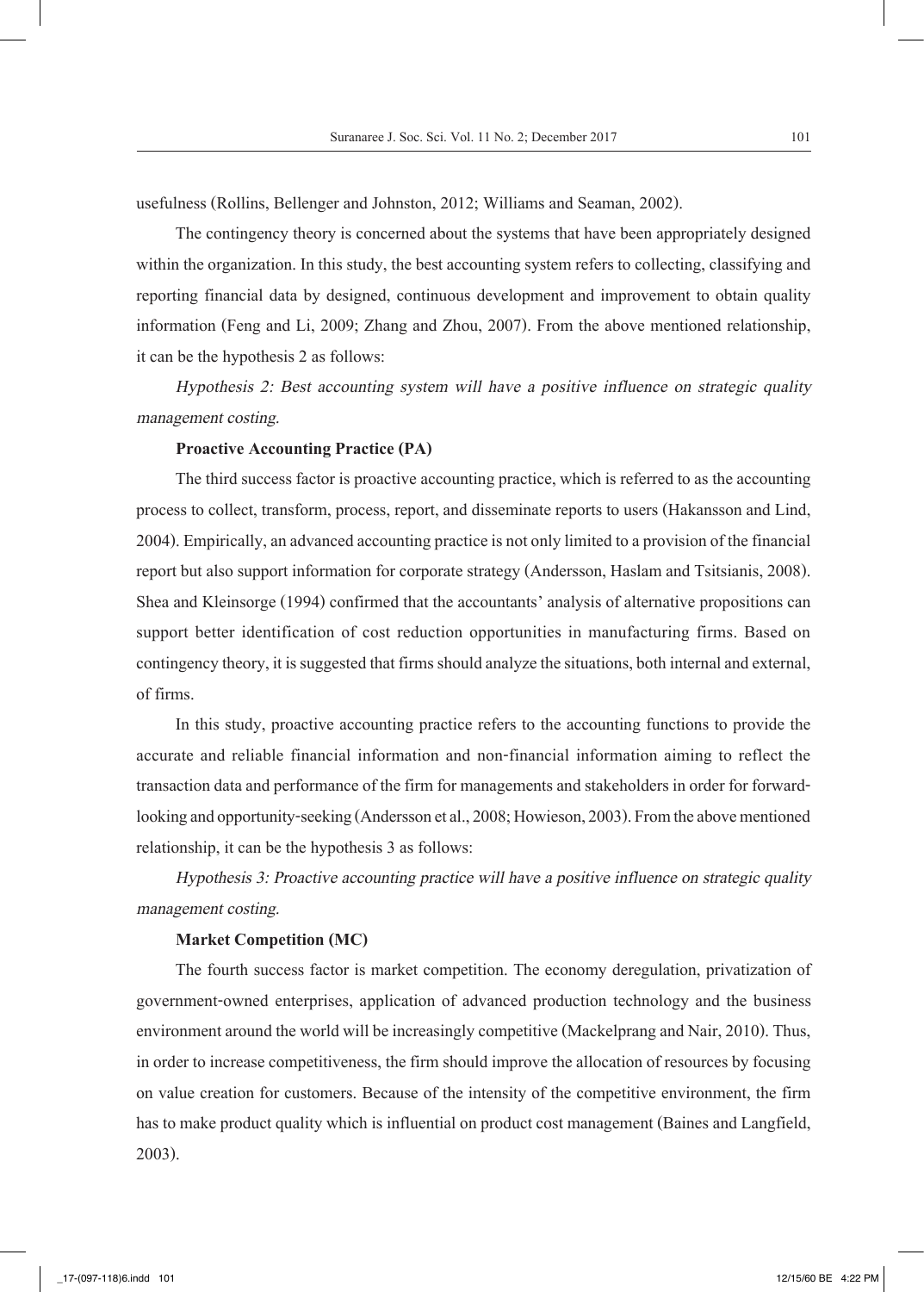The contingency theory explains that each organization's operating environment comprises a set of factors, and market competition is one such factor (Abdel-Kader and Luther, 2008). In this study, market competition refers to the degree of facing, increasing competitors in the same industry, changing of technology, customer requirements, a variety of products to influence firm performance which increases difficulty in business operations (Jirawuttinunt and Ussahawanitchakit, 2011; Zhou, Brown, Dev and Agarwal, 2007). From the above mentioned relationship, it can be the hypothesis 4 as follows:

*Hypothesis 4: Market competition will have a positive influence on strategic quality management costing.*

#### **Stakeholder Requirement (SR)**

The final success factor is stakeholder requirement. It is seen as an interested party that has both the means of bringing requirements to attention and the means for taking actions if their requirements are not met (Foley, 2005). Stakeholders were used for creating a new model that contributes to the improvement of the corporate information quality by providing information through increasing the intelligibility of information content. As a result, many stakeholders are increasingly interested in the strategic cost management performance of an organization (Laud and Schepers, 2009).

The contingency theory suggests that the firm's achievement depends on the potential of controlling different stakeholders who have different influences on the firm (Ittner and Larcker, 2001). In this study, stakeholder requirements refer to the degree of an expectation, demands, and regulations of a customer, regulators, public, and society in which they have pressure in the operations of a firm both direct and indirect (Foley, 2005; Lee and Hutchison, 2005). From the above mentioned relationship, it can be the hypothesis 5 as follows:

*Hypothesis 1: Stakeholder requirements will have a positive influence on strategic quality management costing.*

#### **Methodology**

#### **Sample selection**

The population of this study is ISO 9000 certified manufacturing firms in Thailand. These firms have registered with the Thai Industrial Standards Institute (TISI) of the Ministry of Industry in Thailand. ISO 9000 Manufacturing firms in Thailand are interesting to be investigated for three reasons. Firstly, the Thai manufacturing firms play an important role in a substantial growth in the last three decades and have established itself as the biggest income earner for the country (Das and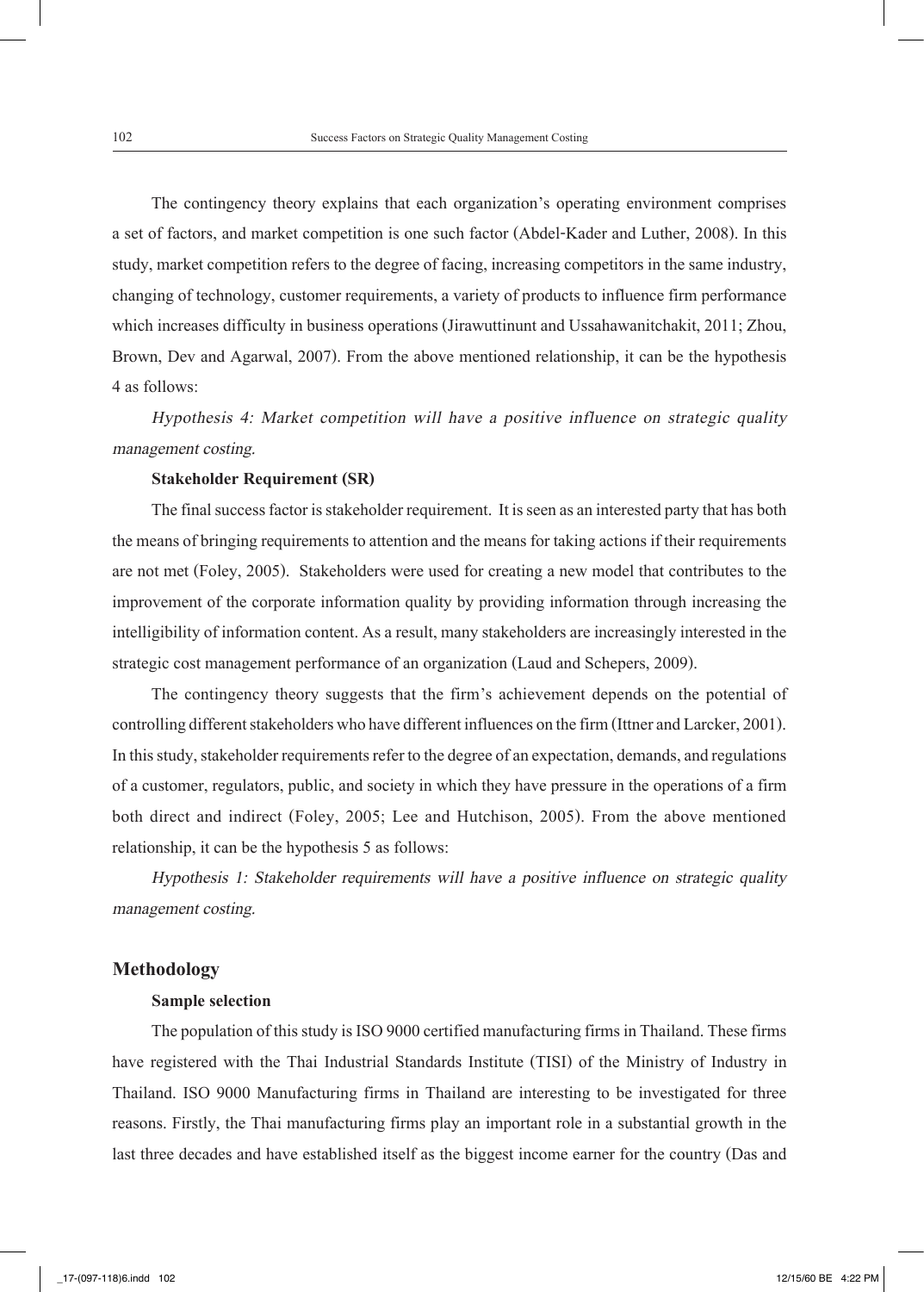Joshi, 2011). Secondly, competition pressure in the global market requires Thai manufacturing firms to improve the standards of quality management (Jayaram, Choon and Laosirihongthong, 2014). Finally, these firms focus on bringing the quality of cost reports that come into use within the organization for measuring their overall performance.

The selected 1,088 manufacturing firms were used as the data. According to Yamane (1973), the required sample size for this study was 292 firms (a population is 95% confidence level), which are believed to be the representative of the ISO 9000 manufacturing firms. In this study, it has always been aware that the required response rate of this study is at 20%, which means that the study needs 1,460 mail surveys. Nevertheless, given that there were only 1,088 ISO 9000 manufacturing firms in Thailand, it is therefore reasonable to regard the 1,088 population as the most appropriate sample size for this study. For the survey, this study utilized a database available in the website: http:// www.tisi.go.th/, as of April 1, 2016.

#### **Data Collection**

This study was conducted by using the questionnaire surveys during June 15, 2016 to November 30, 2016. The key informant used in this study is the accounting executive of each ISO 9000 manufacturing firm. There are three reasons for choosing an accounting executive. Firstly, accounting executives are considered most likely to understand the cost accounting and is assumed to be the key person responsible for implementation of cost. Secondly, accounting executives are found to be supporting a variety of departments including the production, marketing and sales department (Sharma, Jones and Ratnatunga, 2006) and closely working within the accounting department with overall objectives of being able to add value to the business. Finally, accounting executives are the ones to report, coordinate, and deal directly with the chief executive officer in management on matters such as strategic policy, planning, and controlling activities of a firm.

The questionnaire consists of seven parts. Part one asks about the demographic data of each accounting executive such as the gender, age, marital status, educational level, working experience, average revenues per month, and working position. Part two asks about the information and details of the firms such as the type of business, industrial category, operational capital of the firm, total assets of the firm, the number of employees, the period of time in operating the business, the period of time registered in in ISO 9000 certificate, and average revenues per year. Parts three to six request to measure each of the constructs in the conceptual model. These items are adapted from previous related literature and are created from the definition of each variable. It is designed as a five-point Likert scale, ranging from 1 (strongly disagree) to 5 (strongly agree). The last part is the recommendations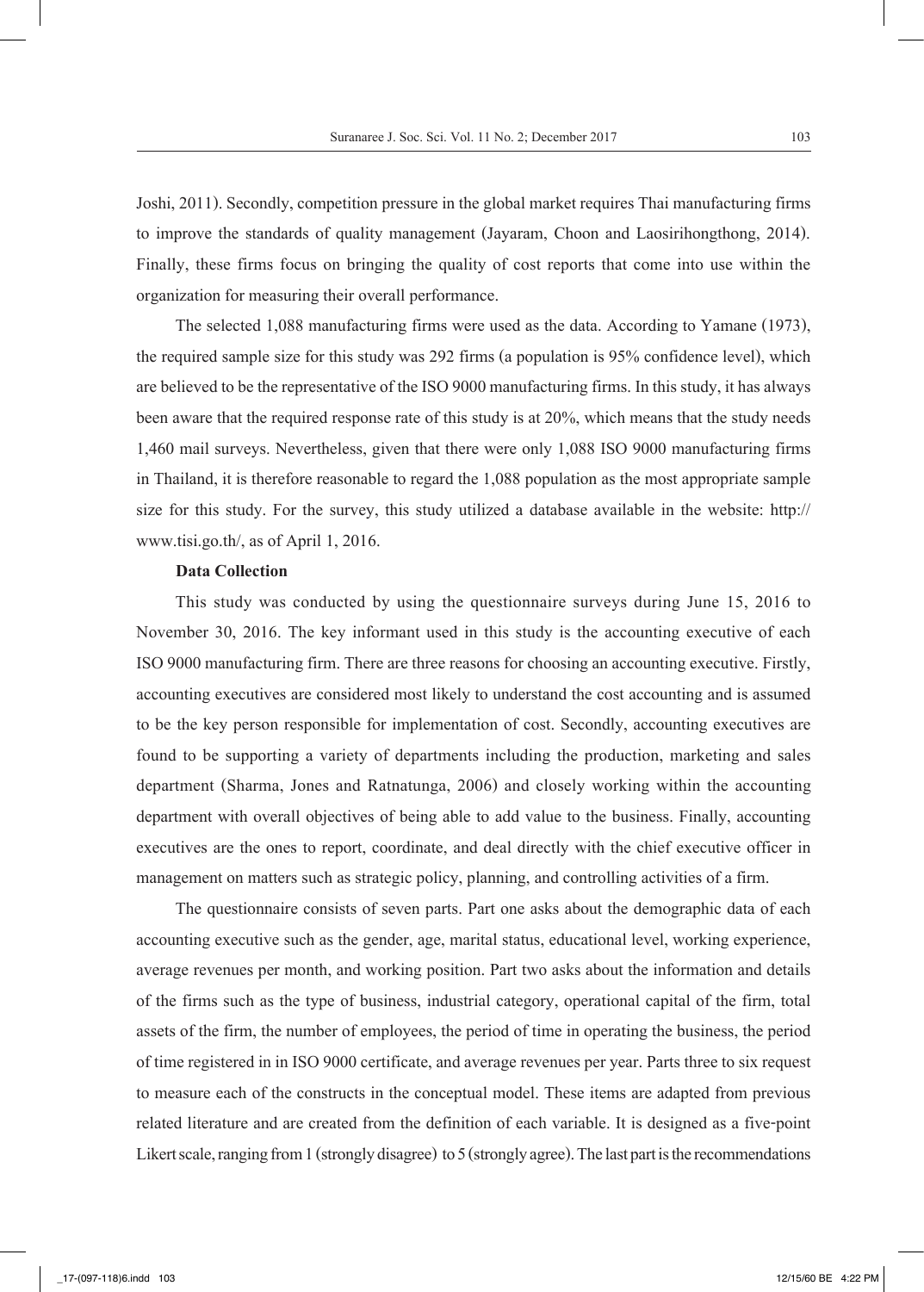and suggestions about strategic quality management costing and firm sustainability of ISO 9000 manufacturing firms in Thailand.

The procedures of the research tools' development and assessment are as follows: 1) review the concepts, theories and research related to the critical success factors in the application SQMC, 2) create a variable definition for measuring each construct in the conceptual model, 3) bring vocabulary definitions into the questionnaire which was then evaluated by two professionals in academic research in terms of content validity and face validity, and 4) pre-test the questionnaire with 30 non-sample populations for reliability and validity test.

| <b>Constructs</b>                           | <b>Factor Loadings</b> | <b>Cronbach's Alpha</b> |
|---------------------------------------------|------------------------|-------------------------|
| Strategic Quality Management Costing (SQMC) | $.800 - .960$          | .960                    |
| Long-Term Vision (LT)                       | $.710 - .930$          | .886                    |
| Best Accounting System (BA)                 | $.560 - .950$          | .844                    |
| Proactive Accounting Practice (PA)          | $.860 - .964$          | .864                    |
| Market Competition (MC)                     | .580-.860              | .816                    |

Stakeholder Requirements (SR) .710-.920 .865

**Table 1.** Results of Measure Validation

#### **Reliability and validity**

The factor analysis was used to investigate the underlying relationships of a large number of items. The factor analyses conducted were done separately for each set of the items representing a particular scale due to limited observations. In this study the exploratory factor analysis (EFA) which is used to test the construct validity of the new scale.

This study also utilized the confirmatory factor analysis (CFA) to test the construct validity of the revised scale which is analyzed by structure equation modeling. The result of the CFA shows the fit index of five factors: LT is p=0.310,  $(\chi^2)/df = 0.155$ , RMSEA = 0.076, GFI = 0.961, CFI = 0.995, AGFI=0.806; BA is p = 0.677, ( $\chi^2$ )/df = 0.338, RMSEA = 0.000, GFI = 0.987, CFI = 1.000, AGFI = 0.934; MC is p= 0.215, ( $\chi^2$ )/df = 0.107, RMSEA = 0.136, GFI = 0.950, CFI = 0.974, AGFI = 0.748.SRis p=0.593, ( $\chi^2$ )/df=0.296, p=RMSEA = 0.000, GFI = 0.982, CFI = 1.000, AGFI=0.912; SMCis p=0.145,  $(\chi^2)/df = 0.029$ , RMSEA = 0.148, GFI = 0.898, CFI = 0.976, AGFI = 0.696. These results provide the evidence that the fit index of all five factors is acceptable (Hair, Black, Babin and Anderson, 2010; Kline, 2005).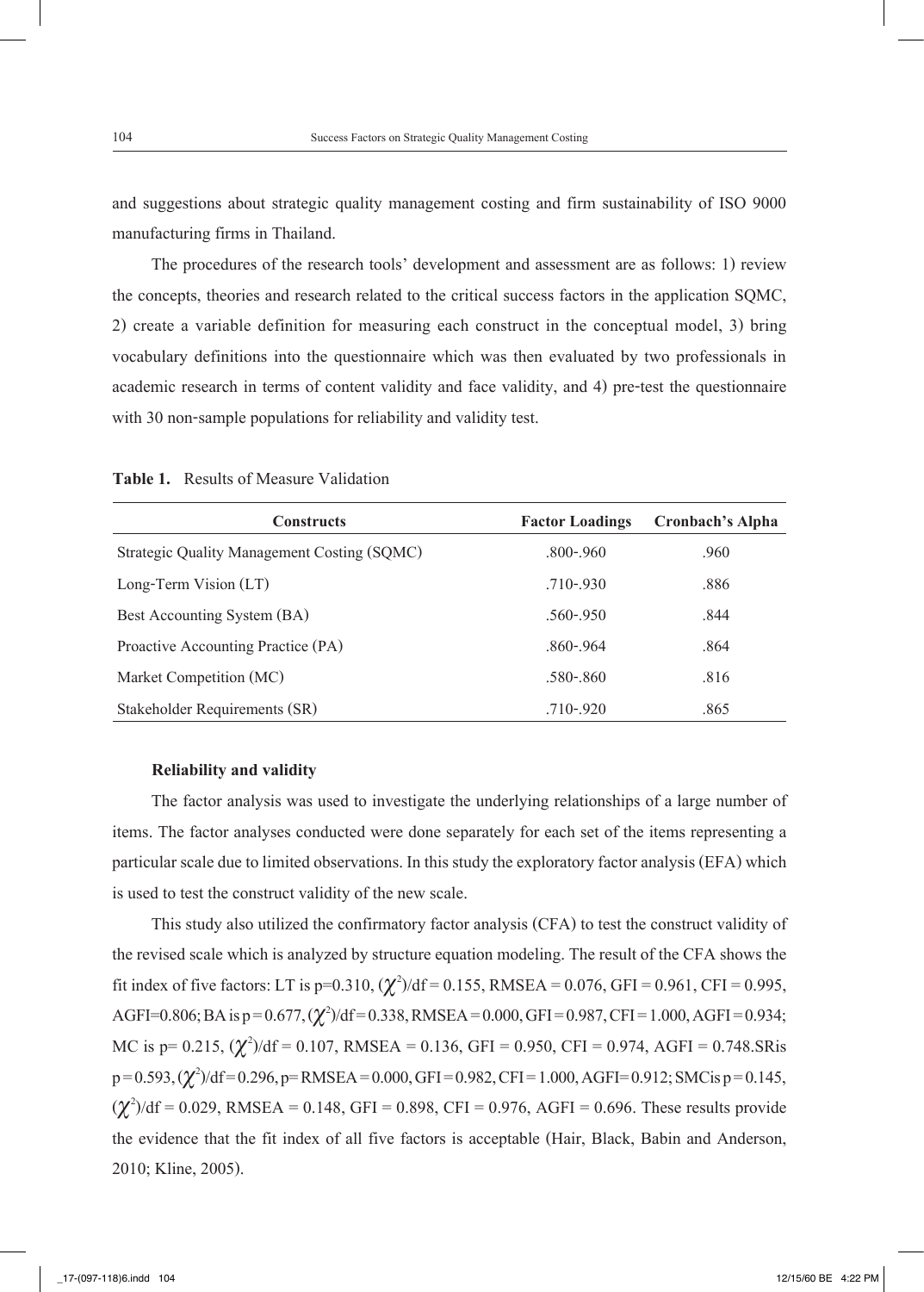Table 1 above shows all variables that have factor loading scores between 0.560-0.964. All factor loadings are greater than the 0.40 cut-off (Nunnally and Berstein, 1994). Thus, the result indicates that there is the validity construct. Furthermore, the reliability of the measurements was evaluated by Cronbach's Alpha coefficients as presented in Table 1 above from 0.816 to 0.960 which are greater than 0.70 (Hair, Black, Babin, Anderson and Tatham, 2006). Thus, the scales of all measures appear to produce internally consistent results. In sum, the reliability and validity of all variables is acceptable.

The survey was completed and all returned 195 questionnaires were usable. In order to protect the possible bias between respondents and non- respondents, a test to compare the mean of all variable between early respondents and last respondents are conducted corresponding to the test for non-respondents bias with reference to Armstrong and Overton (1977). The result shows that the statistics are not significant between early and late responses. It is therefore suggested that there is no data non-possible in bias (see Appendix).

#### **Variables and measurements**

#### **Dependent variable**

*Strategic quality management costing (SQMC)* is measured by the firm's capability to provide the quality cost information regarding quality management activities which include product quality development, customer learning, defect prevention, continuous improvement, and value chain creativity for managers to be useful in planning, controlling, and evaluating the efficiency and effectiveness of quality management systems. This construct is developed from the related literature and its definition including twenty items.

#### **Independent variables**

*Long-term vision (LT)* is measured by the future goal of the organization which is clearly in the concrete policy stated in the operational policy, determining the indicators of success in the future, future planning for personnel development, investing in technology and innovation. This construct is measured using a four-item scale revised from Kittikuncotiwut and Peenanee (2013).

*Best Accounting System (BA)* is measured by the ability of the organization in accounting procedures and the quality of accounting information including the efficiency of the application of this technology, continuous improvement, and coordination between accounting systems and organization management systems. This construct is measured using a four-item scale revised from Chaikambang, Ussahawanitchakit and Boonlua (2012).

*Proactive accounting practice (PA)* is measured by the ability of organization to record, gather data, and produce accounting reports that reflect the financial and non-financial information of the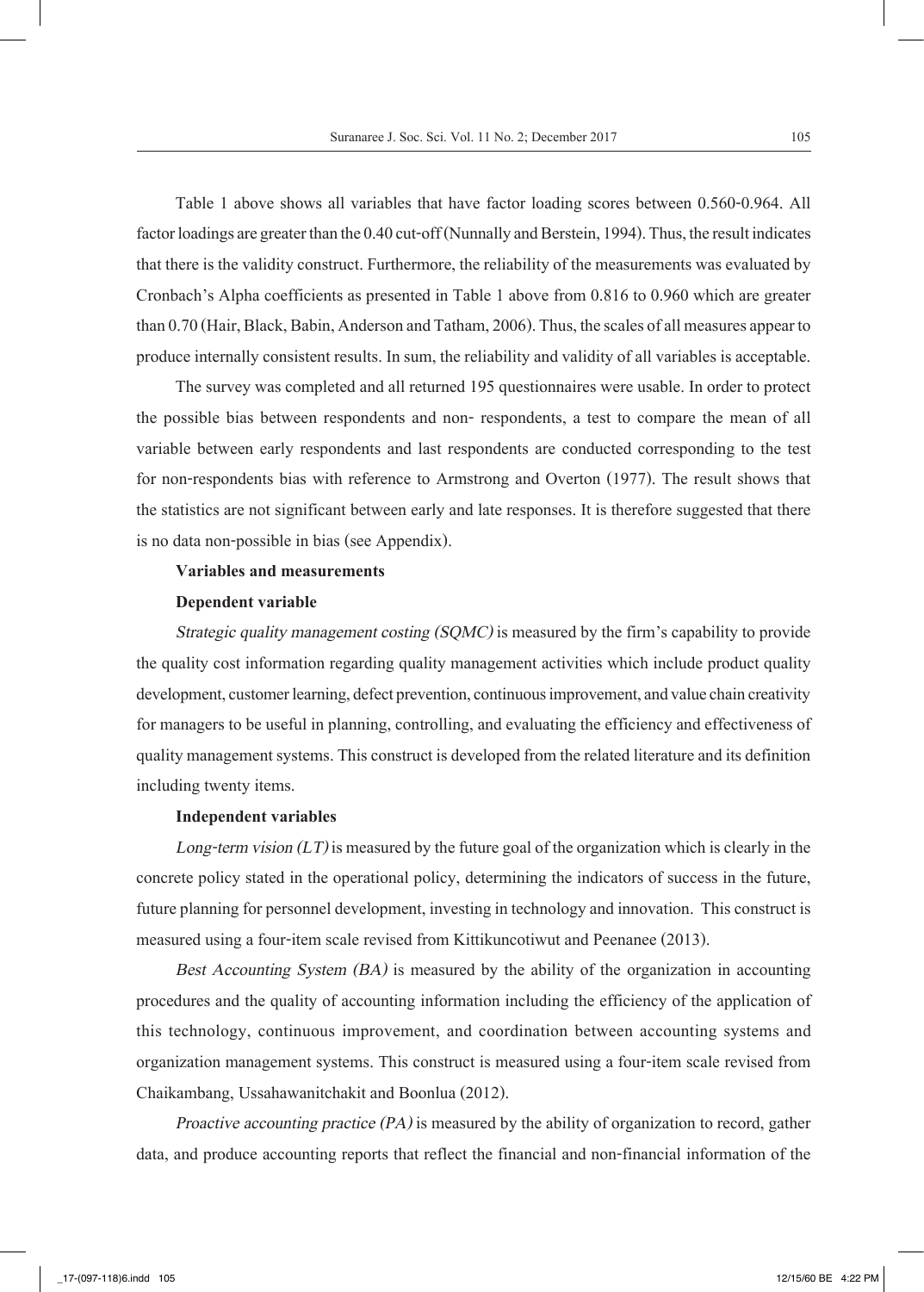organization both present and future including market analysis, customers, competitors, and other kinds of information essential for forward-looking and opportunity-seeking to achieve goals. This construct is developed as a new scale including four items.

*Market competition (MC)* is measured by respondents' perceptions of increasing difficulty in business operations, including new competitors, risk factors of the business environment, technological change, high expectations of customers. This construct is measured using a four-item scale revised from Ussahawanitchakit (2008).

*Stakeholder requirement (SR)* is measured by respondents' perceptions of a pressure of public's expectation, customer's demand, regulators and corporate social responsibility. They are believed to have influences on the organization operation. This construct is measured using a four-item scale revised from Waroonkun and Ussahawanitchakit (2011).

#### **Control variables**

*Firm age (FA)* is defined as the period of time in operating business. Firm age is significantly associated with cost management because different firm ages may present different organizational attributes and resource deployment (Chen and Huang, 2009).

In this study, firm age is represented by dummy variables including  $0(15$  years or less than) and 1 (more than 15 years) which were adopted from Prempree and Ussahawanitchakit (2013) and Sopida, Ussahawanitchakit and Boonlua (2012).

*Firm size (FS)* is defined as the number of employees currently registered full-time in firms (Delmotte and Sel, 2008; Nakata, Zhu, and Izberk-Bilgin, 2011). Firm size is an important factor in the implementations of cost accounting practices because large organizations have sufficient resources for approaching new knowledge and modern practices in cost information to the firm (Joshi, 2001). In this study, firm size is represented by dummy variables including 0 (150 employees or less than) and 1 (more than 150 employees). The criteria for dividing the proportion were based on the statistical data from the surveys of all firms which have the number of employees more than 150 persons (45.64%). Hence, statistically, the number of 45.64% can be regarded as equal to 50% or half of the sample size.

#### **Statistical techniques**

Multiple regression analysis is employed to analyze the relationship between a dependent variable and independent variables. The regression analysis is a linear combination of the independent variables that is the best for explaining and predicting the dependent variables (Aulakh, Kotabe and Teegen, 2000).In this case, the factor scores are selected for analyzing the multiple regression analysis. The factor scores are important because it is independent being able to reduce the multicollinearity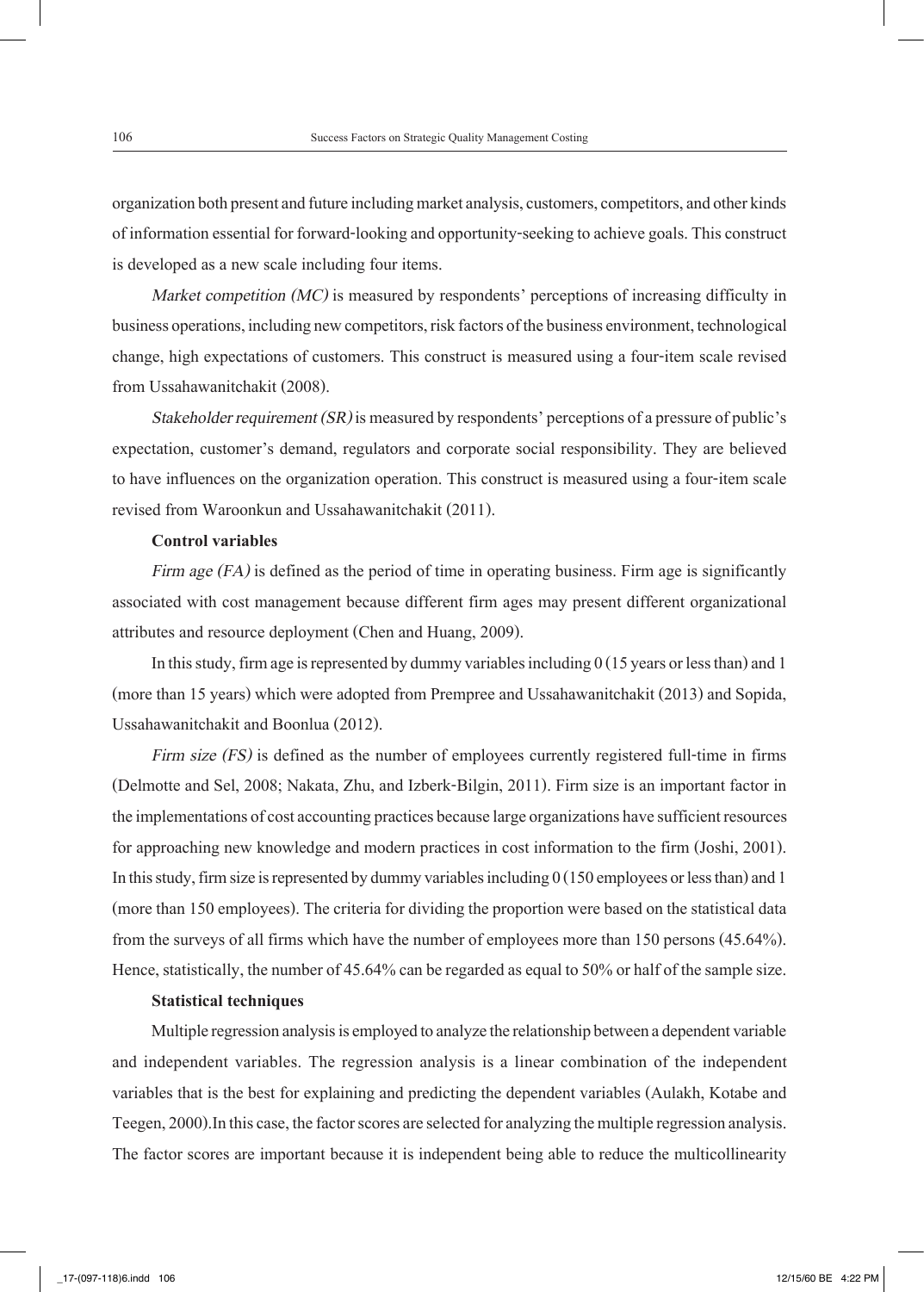problems. Also, the procedure of factor scores is used to the principle component analysis which is used to extract a minimum number of factors that explain the maximum percentage of variation and varimax of orthogonal factor rotation methods focusing on simplifying the columns in factor matrix. This study employs the Ordinary Least Squares (OLS) regression analysis to test all hypotheses in accordance with the conceptual model. As a result, the hypotheses in this study are transformed into equations model of the relationships which is depicted as follows:

$$
\text{Equation 1: SQMC} = \alpha_{1} + \beta_{1}LT + \beta_{2}BA + \beta_{3}PA + \beta_{4}MC + \beta_{5}SR + \beta_{6}FA + \beta_{7}Fs + \epsilon
$$

#### **Results and discussion**

The demographic characteristics of 195 key informants who returned questionnaires are as follows. The most respondent participants are female (77.95%). The age is between 41 to 50 years old (48.21%). The position of the key informant is an accounting manager (58.46%). In addition, the demographic of firm characteristics data shows that business owner types of sampled firms are mostly companies (96.41%). Under the industrial category, the category of others shows the highest percentage (26.68%). The operational capital of firm is more than 15,000,000 baht (42.05%); the total assets of the firm is more than 150,000,000 baht (48.21%); the number of employees is more than 150 persons (45.64%); and the period of time in operating business is more than 15 years (58.46%).

| <b>Variables</b>               | LT           | BA           | PA        | MC           | SR                   | <b>SQMC</b>  | FA           | FS  |
|--------------------------------|--------------|--------------|-----------|--------------|----------------------|--------------|--------------|-----|
| Mean                           | 4.19         | 4.24         | 4.19      | 4.33         | 4.32                 | 4.20         | n/a          | n/a |
| <b>S.D.</b>                    | 0.54         | 0.57         | 0.56      | 0.52         | 0.50                 | 0.46         | n/a          | n/a |
| LT                             | $\mathbf{1}$ |              |           |              |                      |              |              |     |
| BA                             | $.672***$    | $\mathbf{1}$ |           |              |                      |              |              |     |
| PA                             | $.675***$    | $.823***$    | 1         |              |                      |              |              |     |
| MC                             | $.557***$    | $.570***$    | $.611***$ | $\mathbf{1}$ |                      |              |              |     |
| <b>SR</b>                      | $.653***$    | $.600***$    | $.644***$ | $.762***$    | 1                    |              |              |     |
| SQMC                           | $.685***$    | $.603***$    | $.647***$ | $.473***$    | $.558***$            | $\mathbf{1}$ |              |     |
| FA                             | .098         | .089         | .101      | .021         | .101                 | .027         | $\mathbf{1}$ |     |
| <b>FS</b>                      | .109         | .108         | .084      | .119         | $.149$ <sup>**</sup> | $-.018$      | $.229***$    | 1   |
| ** $p < 0.05$ , *** $p < 0.01$ |              |              |           |              |                      |              |              |     |

**Table 2.** Descriptive statistics and correlation matrix of success factors and strategic quality management costing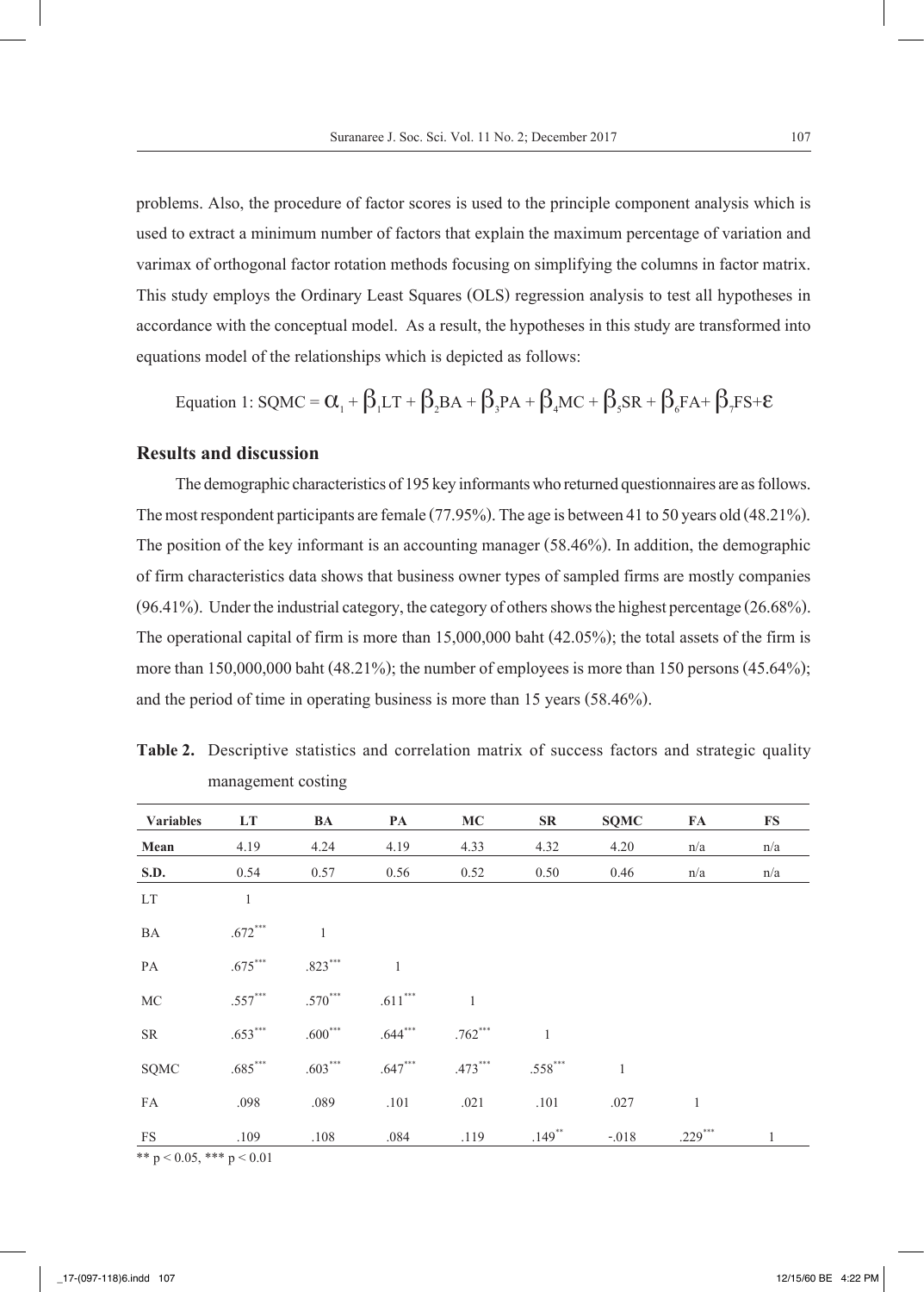Table 2 showed that the descriptive statistics are used to describe the general characteristics of the data, including mean and standard deviation. The results show that the mean range 4.19 – 4.33 and the standard deviation range 0.46 - 0.57. The correlation between independent variables, Pearson correlation analysis ranged from 0.473 to 0.823 which is less than 0.9 (Hair et al., 2010). Thus, the multicollinearity problems are not a concern for this analysis. Moreover, in this study, the result indicates that the range of Dubin-Watson statistics is 1.687-2.016, which indicates that there is no multicollinearity problem. The Durbin-Watson statistic does not exceed 2.5 no autocorrelation (Tabachnick and Fidell, 2000).

Table 3 represents the results of hierarchical regression analysis of the relationships among success factors and strategic quality management costing. The test variance inflation factors (VIFs) are used to test intercorrelations between variables. The maximum value of VIFs is 3.660, well below the cut-off value of 10 (Hair et al., 2010) meaning that each variable is not correlated with each other. The evidence indicates that two success factors, including long-term vision and proactive accounting practice (Hypotheses 1 and 3), have significant positive effects on strategic quality management costing.

|                                    | <b>Dependent Variable</b>               |  |  |  |
|------------------------------------|-----------------------------------------|--|--|--|
| <b>Independent Variables</b>       | Strategic quality management<br>costing |  |  |  |
| Long-Term Vision (LT)              | $.414***$<br>(.074)                     |  |  |  |
| Best Accounting System (BA)        | .061<br>(.090)                          |  |  |  |
| Proactive Accounting Practice (PA) | $.275***$<br>(.094)                     |  |  |  |
| Market Competition (MC)            | $-.044$<br>(.079)                       |  |  |  |
| Stakeholder Requirements (SR)      | .126<br>(.089)                          |  |  |  |

**Table 3.** Results of regression analysis for the influence of success factors on strategic quality management costing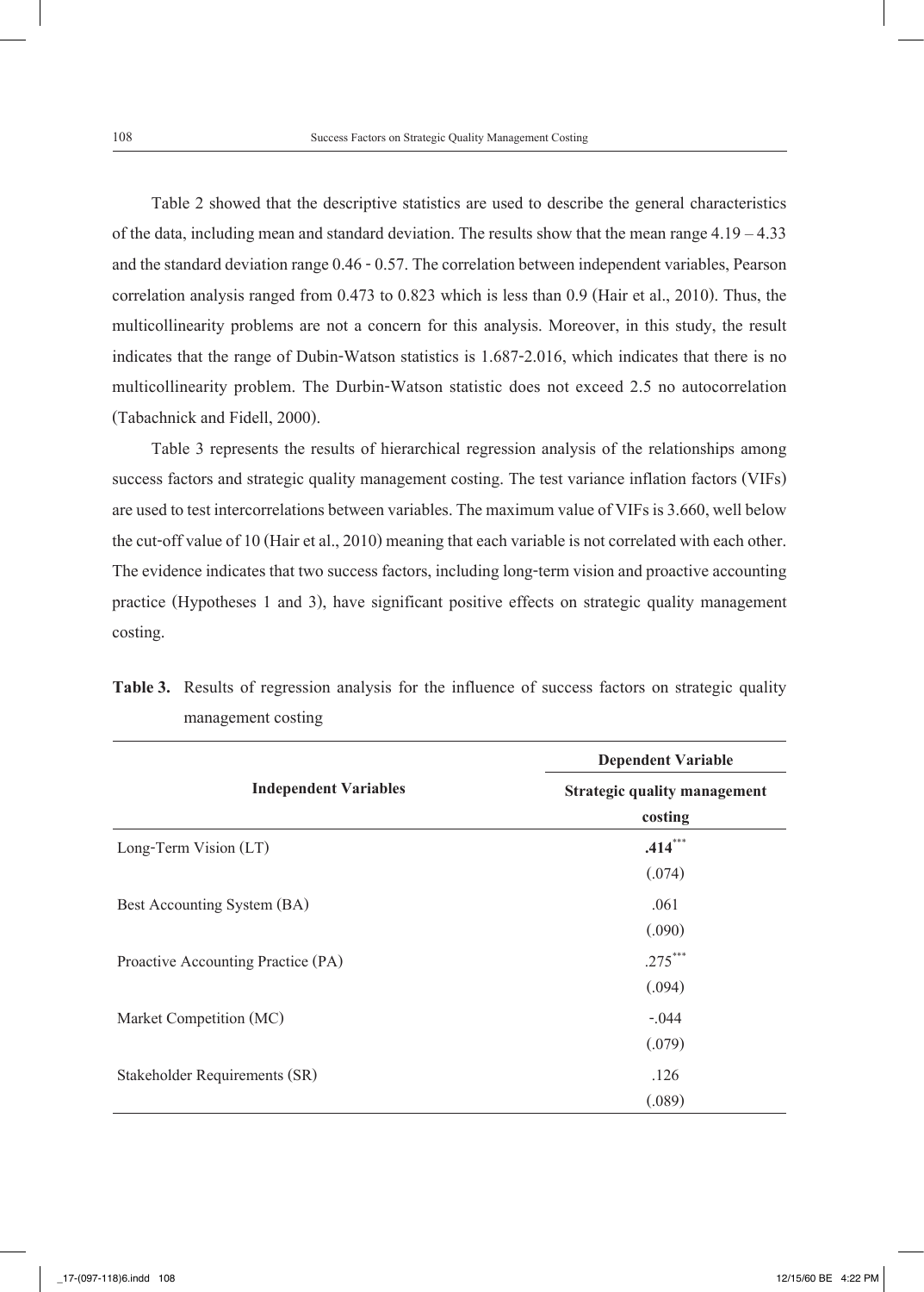|                              | <b>Dependent Variable</b><br>Strategic quality management |  |  |  |
|------------------------------|-----------------------------------------------------------|--|--|--|
| <b>Independent Variables</b> |                                                           |  |  |  |
|                              | costing                                                   |  |  |  |
| <b>Control Variables:</b>    |                                                           |  |  |  |
| Firm Age (FA)                | $-.096$                                                   |  |  |  |
|                              | (.134)                                                    |  |  |  |
| Firm Size (FS)               | $-.218$ <sup>*</sup>                                      |  |  |  |
|                              | (.114)                                                    |  |  |  |
| Adjusted $R^2$               | .549                                                      |  |  |  |
| Maximum VIF                  | 3.660                                                     |  |  |  |

| <b>Table 3.</b> Results of regression analysis for the influence of success factors on strategic quality |  |  |  |
|----------------------------------------------------------------------------------------------------------|--|--|--|
| management costing                                                                                       |  |  |  |

\*\*\*p <.01, \*p <.10, Beta coefficients with standard error in parenthesis

The analysis revealed that long-term vision support has a significant and positive effect on strategic quality management costing  $(\beta_{01} = .414, p < .01)$ . This is similar to prior evidence, the study of Revilla and Rodriguez (2011) describes a vision in terms of something that helps clarify the direction toward product development. Likewise, vision positively influences the outcomes of the organization such as motivating employees to work hard, a commitment of the organization, and corporate reputation (Fanelli, Misangyi and Tosi, 2009). In addition, as in all manufacturing companies, it is also necessary to establish long-term cooperative relationships with suppliers, for supplier quality management (Saraph, Benson and Schroeder, 1989). In the existing management accounting literature, it is in accordance with Komala (2012) top management long-term vision positively influences strategic managerial accounting capability. Furthermore, Foster and Akdere (2007) indicated that long-term vision is related to strategic management such as in strategic cost management. Thus, **Hypothesis 1 is supported.**

Further, the analysis revealed that proactive accounting practice has a significant and positive effect on strategic quality management costing  $(\beta_{03} = .275, p < .01)$ . This is similar to prior evidence that is the study of Hughes and Morgan (2007) supports that proactiveness provides a forward-looking perspective in which the firm seeks opportunities to improve products and marketing performance. In the existing management accounting literature, the shift in accounting practices toward focusing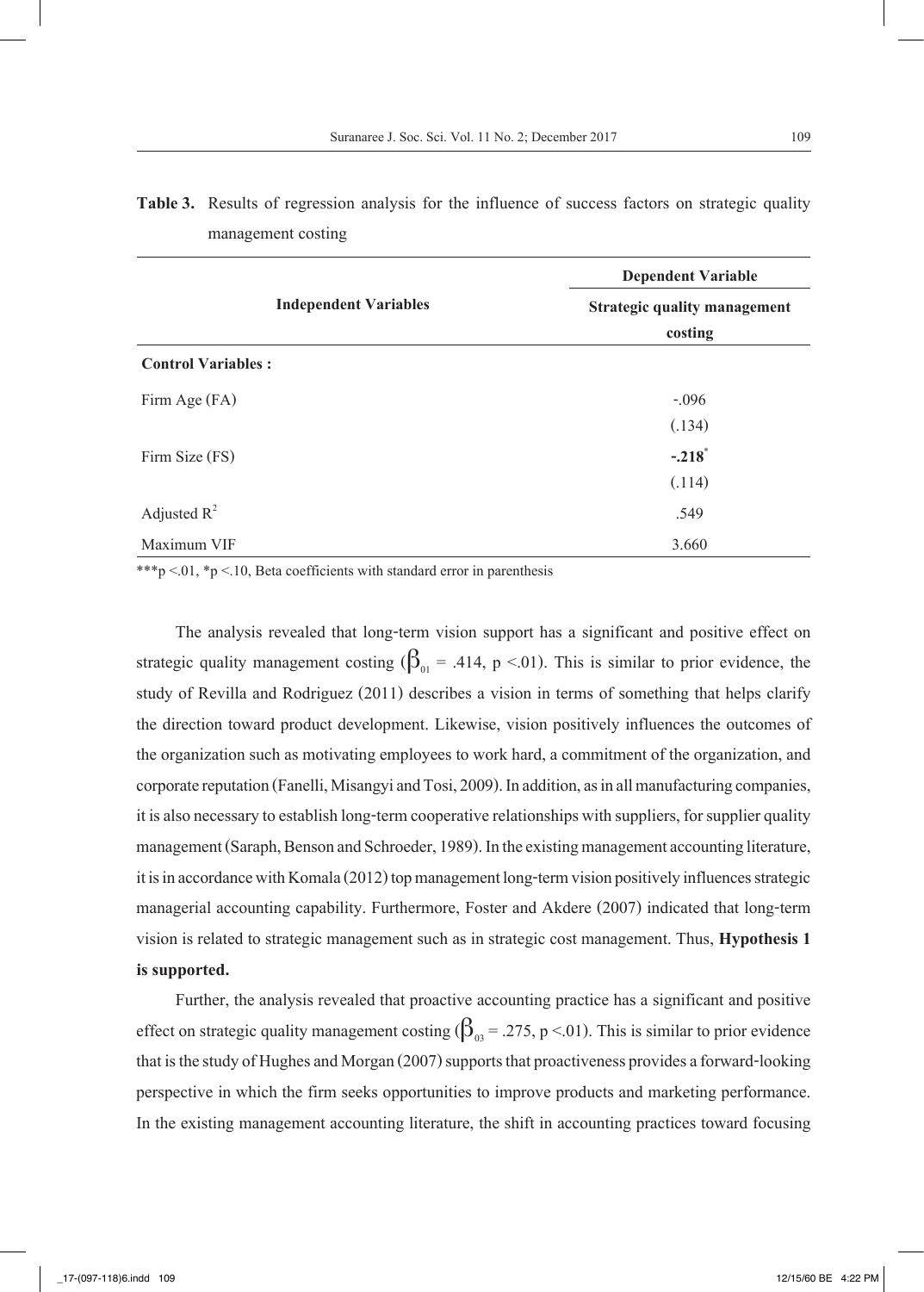on the presentation of both financial and non-financial information presents the impacts of quality improvement, cycle-time reduction, and waste elimination (Easton and jarrell, 1998).

Moreover, the management accounting changes and finds that accountants are focused more on the "proactive" accountants who became a part of the management team in the business process (Burns and Scapens, 2000). Moreover, Cloud (2000) suggests that accounting practices focus on an information report on the potential and ability of markets, customers, and competitors who help support operating to supply chain management. This study describes that proactive accounting practice appears to have greater strategic quality management costing.Thus, **Hypothesis 3 is supported.**

Nevertheless, the analysis revealed the best accounting system ( $\beta_{02}$  = .061, p>.10). This result is similar to some prior evidence. That is to say, although the best accounting system can generate accounting information, it may have insufficient influences on the dimension of cost quality management. Sedevich-Fons (2012) suggested that the accounting systems' missions may provide lack different kinds of users with quality cost information to make decisions. More specifically, the study realized by Yasin, Bayes and Czuchry (2005) reported that an accounting system generates error in the calculation of quality costs due to the accounting system being a closed system which has no interactions with the external factors, such as suppliers and customers.Thus, **Hypothesis 2 is not supported.**

For market competition ( $\beta_{04}$  = -.044, p >.10), this result is in accordance with the previous research, Mahapatra and Narasimha (2012), confirming that the influence of competition intensity does not lead to higher investment, development of higher supplier, or relational orientation. This is due to the fact that the firm can monitor the environment both internal and external of the organization. Moreover, large companies usually have long-term planning, operational support, or prevent situations where market reversal is higher. Similarly, the work of Laonamtha and Ussahawanitchakit (2012) founded that market competition does not affect the cost accounting modern strategy in manufacturing firms. **Thus, Hypothesis 4 is not supported.**

Lastly, stakeholder requirements ( $\beta_{05}$  = .126, p >.10) have no significant effects on strategic quality management costing. This was supported by Laonamtha and Ussahawanitchakit (2012) who indicated that changes in the environment, economy, and society, do not affect cost management modern. In the existing literature, Buysse and Verbeke (2003) propose that the importance of stakeholders is depending on period and industry. For this reason, the demands of stakeholders on several levels may not have sufficient influences on the strategic operation of the business, and it also depends on situation of the firm (Ittner and Larcker, 2001). The study realized by Eiadat et al.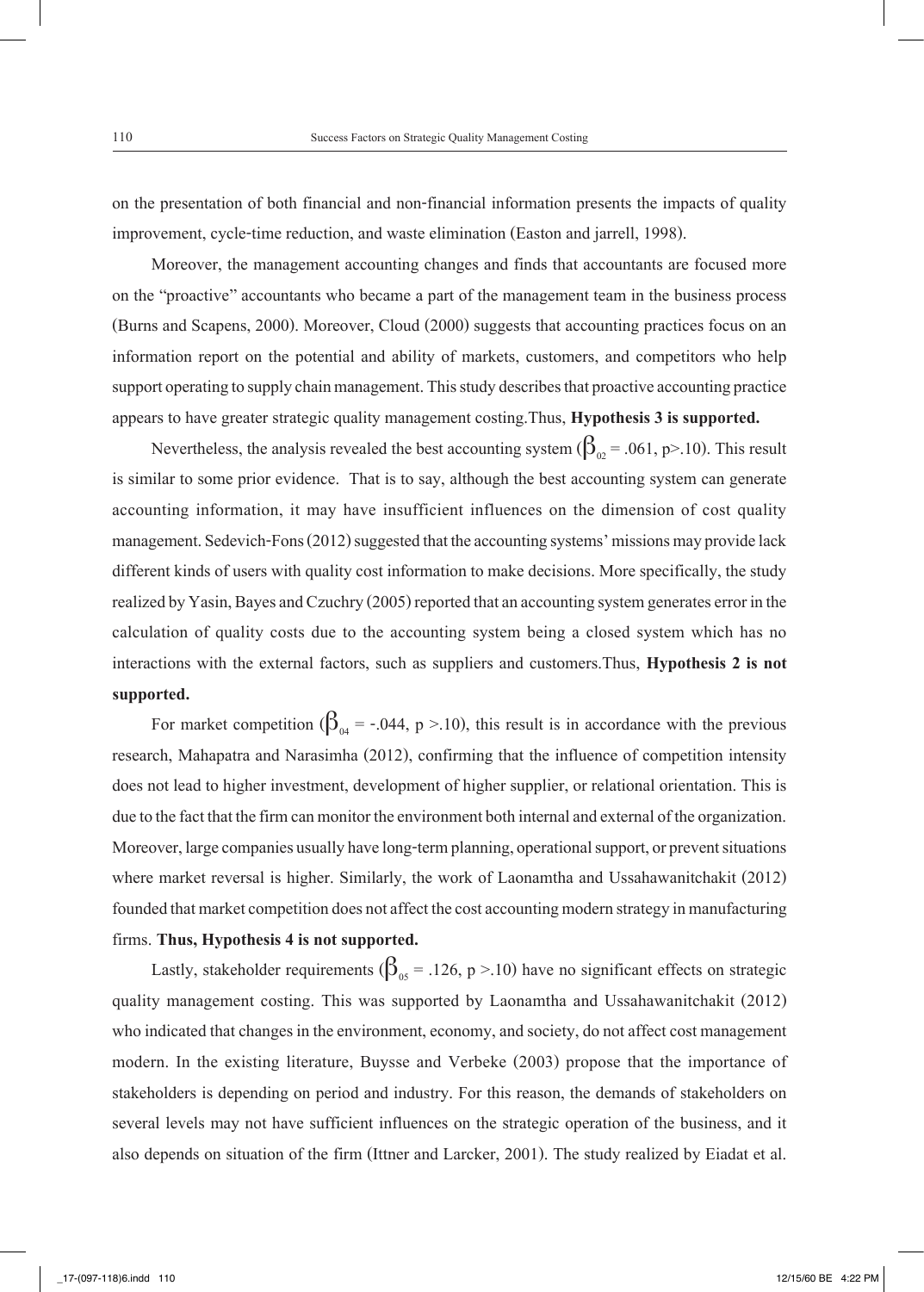(2008) assumed that the pressure of stakeholders' influences can impact management decisions on the corporate strategy of the company. This evidence, underlined that stakeholder requirements can have influence on corporate strategy but does not influence the functional strategy, which in this case means SQMC. Thus, **Hypothesis 5 is not supported.**

For the control variable, surprisingly, the results indicate that firm age has significant negative relationships with strategic quality management costing  $(\beta_{07} = -.218, p < .10)$ . This means that a firm having more than 150 employees has less ability in strategic quality management costing. It can be claimed that the communication between numerous employees and complex structures of a firm often lacks flexibility, resulting in difficulties in setting a policy, monitoring, and evaluating the strategic quality management costing.

Empirical research has shown that although most people want to understand the facets of operational function change within the organization, but leaders sometimes fail to communicate the necessary information (Wagner and Johnson, 2004). Lorence and Jameson (2003) indicate that the large organizations and complex structures influence the perceptions of the employees. Therefore, it is recommended that every organization have information for decision systems as the information is a key area of both strategic and operational management. Moreover, readiness of employees for change is a prerequisite to the implementation of a quality system (McNabb and Sepic, 1995).

#### **Summary of findings**

The results indicate that the long-term vision and proactive accounting practice have a significant positive influence on strategic quality management costing. Nevertheless, best accounting system, market competition, and stakeholder requirements have no significant effects on strategic quality management costing. In sum, hypotheses 1 and 3 are supported but hypotheses 2, 4 and 5 are not supported. Therefore, this study can explain the new knowledge about the success factors which have had influence on the strategic quality management costing in the context of manufacturing firms in Thailand.

#### **Theoretical and future research directions**

This study proposes an empirically test following the contingency theory framework. The results provide unique theoretical contributions expanding previous knowledge and literature. This study also proposes both revised and developed new constructs that is proactive accounting practice which reflects the latent theoretical construct in those items they are designed to measure different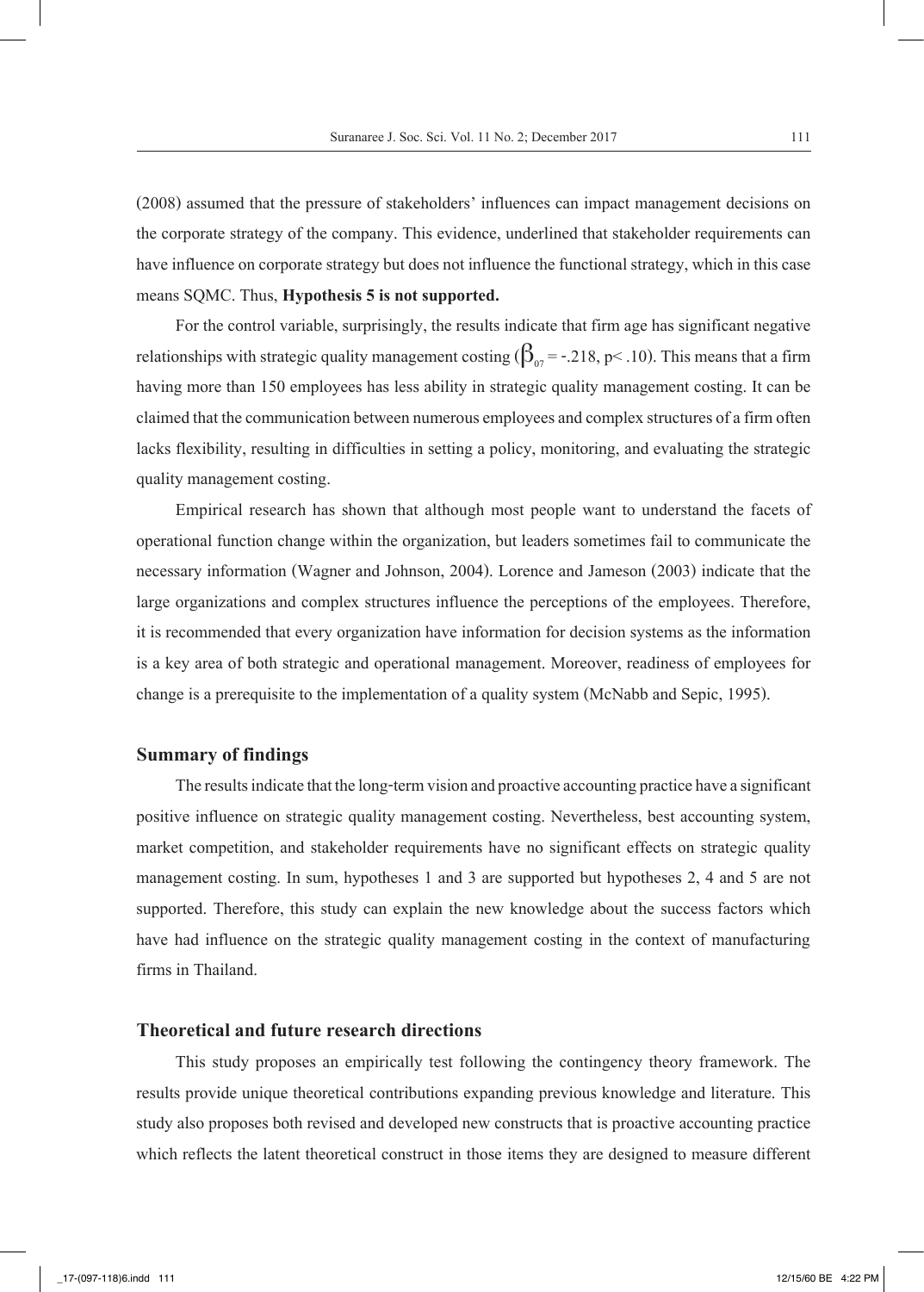from prior research. The current study was systematically developed and factor analysis tested. Thus, future research may use this constructs to apply in research area of management accounting. Moreover, the results indicate that one of the internal factors, best accounting system, has no significant effect on SQMC. Thus, future research may seek a potential moderator variable of strategic quality management costing relationships.

The results also indicate that external factors-market competition and stakeholder requirements - have no significant effect on SQMC. However, under scope of the population is manufacturing firms, which focus on quality management in terms of cost of production, under the conditions of time periods of data collection in the industrial environment and economy of Thailand. Thus, there remains for future research to explore the impact of contextual factors on industry differences, for example, service industries which they have business model focusing on quality management of costs of service.

#### **Managerial contributions**

A firm's executive of manufacturing firms should be aware of the importance of long-term vision. In practices, the executives ought to establish the mission, policy, commitment and set clear targets about creating effective implementation of strategic quality management costing. For instance, the executives should prioritize the right focus operation for an accountant development, plan for continuous investments in technology and new innovations which will help foresee a direction for a successful operation. In addition, an accounting executive of manufacturing firms should encourage an accountant to attend trainings continuously concerning the issues of marketing, customers, and competitors. Doing so will help accounting practices be able to coordinate with overall operation of organization to support QM more effectively.

#### **Limitations**

The study contains limitations that the intended participants of this study are accounting executives. However, according to the data collection stage, it happened that the number of the accounting executives who responded the survey was 38.46% of the total 195 returned completed questionnaire. Another limitation is that the Thailand Institute of Industry Standard lacks of updated information about the status of ISO 9000 manufacturing firms.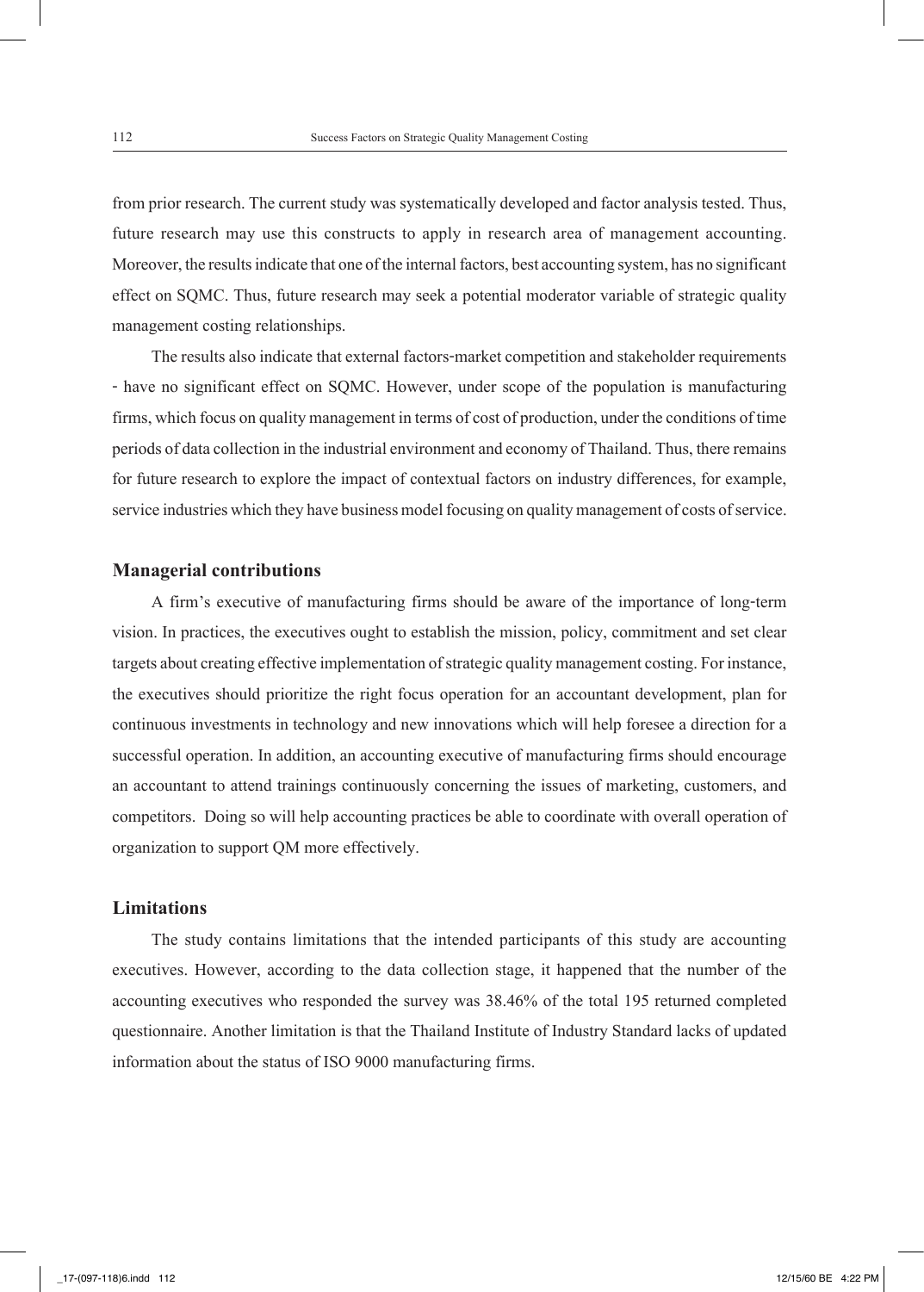#### **References**

- Abdel-Kader, M. and Luther, R. (2008). The impact of firm characteristics on management accounting practices: A UK-based empirical analysis. **The British Accounting Review.** 40(1): 2-27.
- Akenbor, C. O. (2014). An accounting reflection of quality cost and customer satisfaction of health products in Nigeria. **Journal of Business and Retail Management Research.** 8(2): 42-53.
- Alleyne, P. and Weekes, M. D. (2011). An exploratory study of management accounting practices in manufacturing companies in Barbados. **International Journal of Business and Social Science.** 2(9): 49-58.
- Andersson, T., C., Haslam, E. Lee. and Tsitsianis, N. (2008). Financialization directing strategy. **Accounting Forum.**  32(4): 261-275.
- Armstrong, J. S. and Overton, T.S. (1977). Estimating non-respons bias in mail surveys**. Journal of Marketing Research.**  14(3): 396-402.
- Aulakh, P. S., Rotate, M. and Teegen, H. (2000). Export strategies and performance of firms from emerging economies: Evidence from Brazil, Chile, and Mexico. **Academy of Management Journal.** 43(3): 342-361.
- Baines, A. and Langfield, S. K. (2003). Antecedents to management accounting change: A structural equation approach. **Accounting, Organizations and Society.** 28(7): 675-698.
- Baldvinsdottir, G., Mitchell, F., and Nørreklit, H. (2010). Issues in the relationship between theory and practice in management accounting. **Management Accounting Research.** 21(2): 79-82.
- Burns, J. and Scapens, R. W. (2000). Conceptualizing management accounting change: An institutional framework. **Management Accounting Research.** 11(1): 3-25.
- Buysse, K. and Verbeke, A. (2003). Proactive environmental strategies: A stakeholder management perspective. **Strategic Management Journal.** 24(5): 453-470.
- Chaikambang, C., Ussahawanitchakit, P. and Boonlua, S. (2012). Strategic cost management and goal achievement: Evidence from food businesses in Thailand. **International Journal of Business Strategy.** 12(4): 1-30.
- Chen, C. J. and Huang, J. W. (2009). Strategic human resource practices and innovation performance: The mediating role of knowledge management capacity. **Journal of Business Research.** 62(1): 104-114.
- Chin-Keng, T. (2011). A review on constructs of the practices of quality management. **African Journal of Business Management**. 5(23): 9787-9793.
- Cinquini, L. and Tenucci, A. (2010). Strategic management accounting and business strategy: A loose coupling? **Journal of Accounting & organizational change.** 6(2): 228-259.
- Cloud, R. J. (2000). Supply chain management: New role for finance professionals. **Strategic Finance.** 82(2): 28-32.
- Das, A., Paul, H. and Swierczek, F. W. (2008). Developing and validating total quality management (TQM) constructs in the context of Thailand's manufacturing industry. **Benchmarking: An International Journal.** 15(1): 52-72.
- Das, S. R. and Joshi, M. P. (2011). Process innovativeness and firm performance in technology service firms. The effect of external and internal contingencies. **IEEE Transactions Engineering Management.** 99: 1-14.
- Delmotte, J. and Sels, L. (2008). HR outsourcing: threat or opportunity? **Personnel Review.** 37(5): 543-563.
- Easton, G. S., and Jarrell, S. L. (1998). The effects of total quality management on corporate performance: an empirical investigation. **The Journal of Business.** 71(2): 253-307.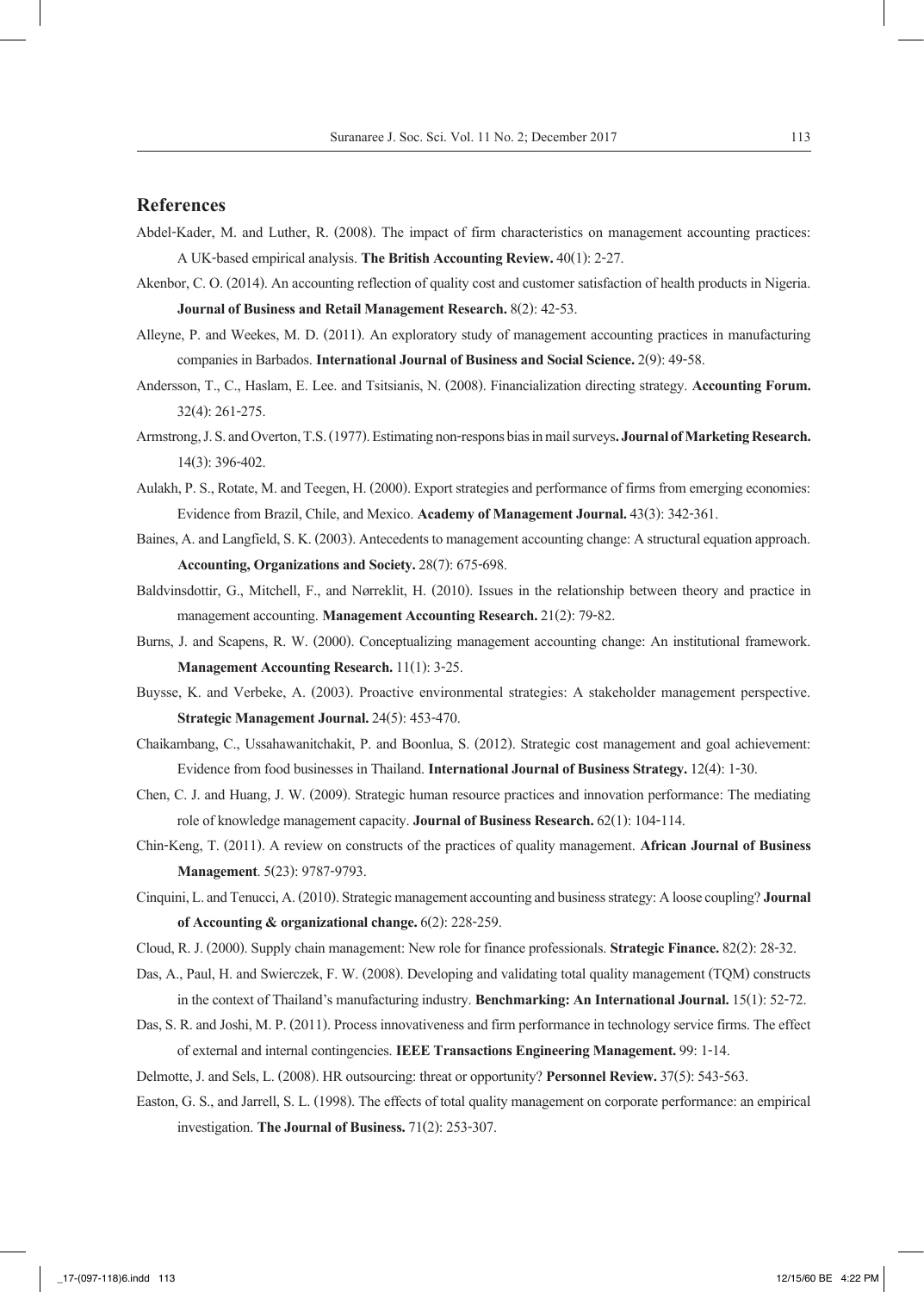- Eiadat, Y., Kelly, A., Roche, F. and Eyadat, H. (2008). Green and competitive? An empirical test of the mediating role of environmental innovation strategy. **Journal of World Business.** 43(2): 131-145.
- Fanelli, A., Misangyi, V. F. and Tosi, H. L. (2009). In charisma we trust: The effects of CEO charismatic visions on securities analysts. **Organization Science.** 20(6): 1011-1033.
- Feng, M. and Li, C. (2009). Internal control and management guidance. **Journal of Accounting and Economic.** 48(2-3): 190-209.
- Foley, K. (2005). **Meta-Management: a stakeholder/quality management approach to whole-of-enterprise management.** SAI Global, Sydney.
- Foster, R. D. and Akdere, M. (2007). Effective organizational vision: Implications for human resource development. **Journal of European Industrial Training.** 31(2): 100-111.
- Garstenauer, A., Blackburn, T. and Olson, B. (2014). A knowledge management based approach to quality management for large manufacturing organizations. **Engineering Management Journal.** 26(4): 47-58.
- Hakansson, H. and Lind, J. (2004). Accounting and network coordination. **Accounting Organizations and Society.**  29: 51-72.
- Hair, J. F., Black, W. C., Babin, B. J., Anderson, R. E. and Tatham, R. L. (2006). **Multivariate Data Analysis** (6<sup>th</sup> ed.). Upper Saddle River, NJ: Pearson Prentice Hall.
- Hair, J. F., Black, W. C. Babin, B. J. and Anderson, R. E. (2010). **Multivariate data analysis.** USA: Pearson Education International.
- Howieson, B. (2003). Accounting practice in the new millennium: Is accounting education ready to meet the challenge? **The British Accounting Review.** 35: 69-103.
- Hughes, M. and Morgan, R. E. (2007). Deconstructing the relationship between entrepreneurial orientation and business performance at the embryonic stage of firm growth. **Industrial Marketing Management.** 36(5): 651-661.
- Ittner, C. and Larcker, D. (2001). Assessing empirical research in managerial accounting: A value-based management perspective. **Journal of Accounting and Economics**. 32(1-3): 349-410.
- Jayaram, J., Choon Tan, K. and Laosirihongthong, T. (2014). The contingency role of business strategy on the relationship between operations practices and performance. **Benchmarking: An International Journal.** 21(5): 690-712.
- Jirawuttinunt, S. and Ussahawanitchakit, P. (2011).Strategic human capital orientation and sustainable business performance: An empirical assessment of hotel businesses in Thailand. **International Journal of Strategic Management.** 11(3): 49-75.
- Joshi P. L. (2001). The international diffusion of new management accounting practices: The case of India. **Journal of International Accounting, Auditing & Taxation.** 10: 85-109.
- Kantabutra, S. (2009). Toward a behavioral theory of vision in organizational settings. **Leadership & Organization Development Journal.** 30(4): 319-337.
- Kantabutra, S. and Avery, G. C. (2007). Vision effects in customer and staff satisfaction: an empirical investigation. **Leadership & Organization Development Journal.** 28(3): 209-229.
- Khataie, A. H. and Bulgak, A. A. (2013). A cost of quality decision support model for lean manufacturing: activitybased-costing application. **International Journal of Quality & Reliability Management.** 30(7): 751-764.
- Kittikunchotiwut, P. and Peemanee, J. (2013). Strategic management creativity and firm survival: An empirical investigation of the exporting fashion accessories businesses in Thailand. **Journal of Academy of Business and Economics.** 13: 87-114.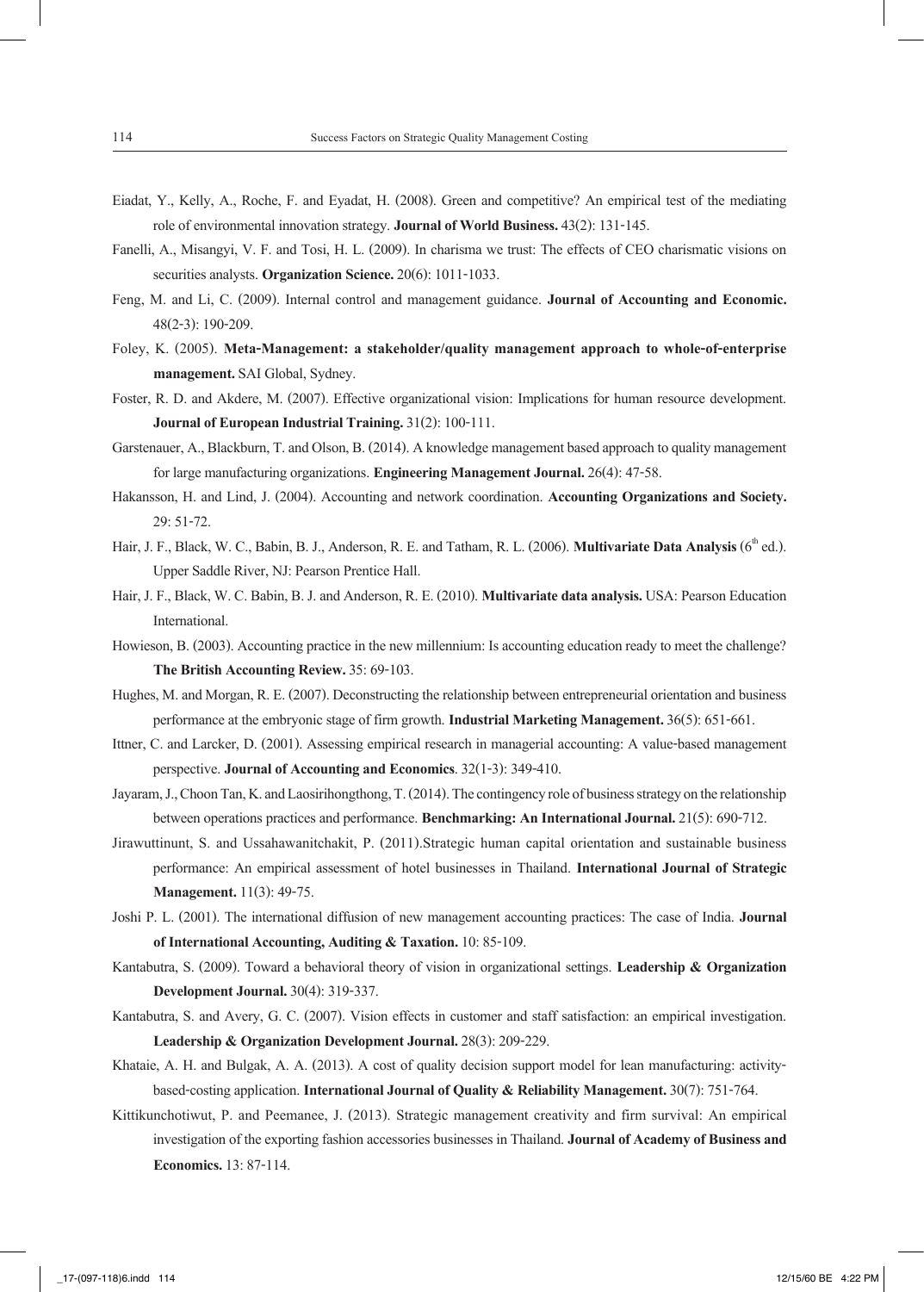Kline, R. B. (2005). **Principles and practice of structural equation modeling.** New York: The Guiford Press.

- Komala, A. R. (2012). The influence of the accounting managers' knowledge and the top managements' support on the accounting information system and its impact on the quality of accounting information: A case of Zakat Institutions in Bandung. **Journal of Global Management.** 4(1): 53-73.
- Konrad, A., Steurer, R., Langer, M. E. and Martinuzzi, A. (2006). Empirical findings on business–society relations in Europe. **Journal of Business Ethics.** 63(1): 89-105.
- Laonamtha, U. and Ussahawanitchakit, P. (2012). Enterprise resource planning system capability and decision making success: Evidence from Thai manufacturing businesses in Thailand. **Journal of Academy of Business and Economics.**12(4):1-15.
- Laud, R. and Schepers, D. H. (2009). Beyond transparency: Information overload and a model for intelligibility. **Business and Society Review.** 114(3): 365-391.
- Lee, T. M. and Hutchison, P. D. (2005). The decision to disclose environmental information: A research review and agenda. **Advances in Accounting.** 21: 83-111.
- Lodhia, S. K. (2003). Accountants' responses to the environmental agenda in a developing nation: An initial and exploratory study on Fiji. **Critical Perspectives on Accounting.** 14(7): 715-737.
- Lorence, D. P., and Jameson, R. (2003). Managers reports of automated coding system adoption and effects on data quality. **A National Assessment Methods Archive.** 42(3): 236-242.
- Mackelprang, A.W. and Nair, A. (2010). Relationship between just-in-time manufacturing practices and performance: A meta-analytic investigation. **Journal of Operations Management.** 28(4): 283-302.
- Mahapatra, S. K. and Narasimhan, A. D. (2012). A contingent theory of supplier management initiatives: Effects of competitive intensity and product life cycle. **Journal of Operations Management.** 30(5): 406-422.
- McNabb, D. E., and Sepic, F. T. (1995). Culture, climate, and total quality management: Measuring readiness for change. **Public Productivity & Management Review.** 18(4): 369-385.
- Nakata, C., Zhu, Z., and Izberk-Bilgin, E. (2011). Integrating marketing and information services functions: a complementarity and competence perspective. **Journal of the Academy of Marketing Science.** 39(5): 700-716.
- Nunnally, J. C. and I. H. Bernstein. (1994). **Psychometric theory.** New York: McGraw-Hill. Omar, M.K. and Murgan, S. (2014). An improved model for the cost of quality. **International Journal of Quality & Reliability Management.** 31(4): 395-418.
- Ozmen, O. and Sumer, Z. H. (2011). Predictors of risk-taking behaviors among Turkish adolescents. **Personality and Individual Differences.** 50(1): 4-9.
- Prempree, K. and Ussahawanitchakit, P. (2012). Modern cost management strategy implementation and firm performance: Evidence from Chemical Manufacturing Businesses in Thailand. **International Journal of strategy Management.** 12(3): 1-13.
- Revilla, E. and Rodriguez, B. (2011). Team vision in product development: How knowledge strategy matters. **Technovation.** 31(2): 118-127.
- Rollins, M., Bellenger, D. N. and Johnston, W. J. (2012). Does customer information usage improve a firm's performance in business-to-business markets?. **Industrial Marketing Management.** 41(6): 984-994.
- Saraph, J.V., Benson, P. G. and Schroeder, R. G. (1989). An instrument for measuring the critical factors of quality management. **Decision Sciences.** 20(4): 810-829.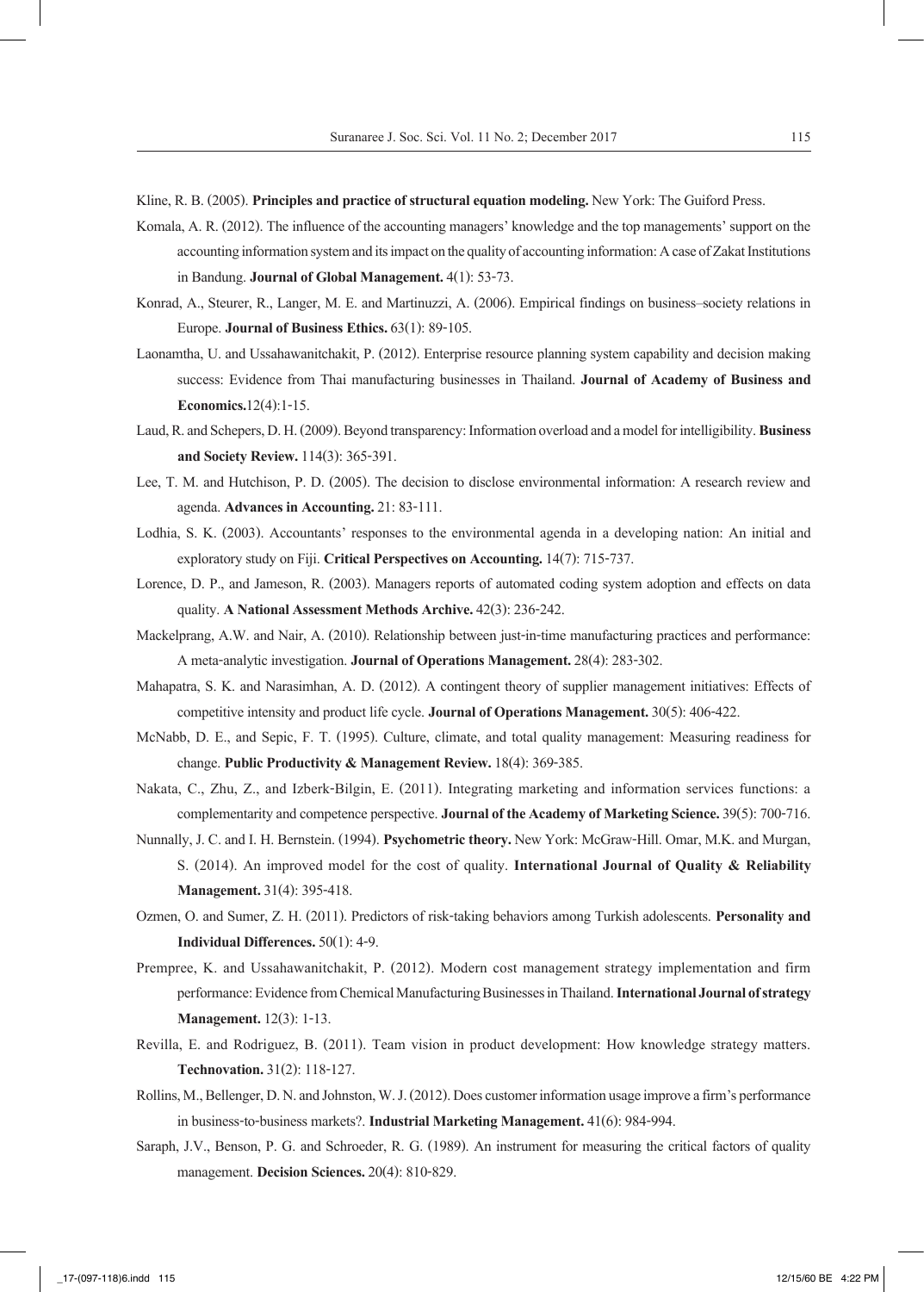Schiffauerova, A. and Thomson, V. (2006). A review of research on cost of quality models and best practices. **International Journal of Quality & Reliability Management.** 23(6): 647-669.

Sedevich-Fons, L. A. (2012). Integration of quality cost and accounting practices. **The TQM Journal.** 24(4): 338-351.

- Sharma, R., Jones, S. and J. Ratnatunga, J. (2006). The relationships among broad scope MAS, managerial control, performance, and job relevant information. **Review of accounting and Finance.** 5(3): 228-250.
- Shea, J. E., and Kleinsorge, I. K. (1994). TQM: Are cost accountants meeting the challenge? **Strategic Finance.** 75(10): 65-67.
- Sopida, S., Ussahawanitchakit, P. and Boonlua, S. (2012). Best internal audit practices and goal achievement sustainability: An empirical examination of Thai listed firms. **Journal of International Business and Economics.** 12(5): 40-66.
- Tabachnick, B. G. and Fidell, L. S. (2000). **Computer-assisted research design and analysis.** Allyn& Bacon, Inc. Thai Industrial Standards Institute (TISI). ISO 9000 certified [Online]. Available: http//www.tisi.go.th/
- Ussahawanitchakit, P. (2008). Effects of environmental characteristics on earnings quality of SMEs in Thailand. **European Journal of Management.** 8(1): 1-13.
- Wagner, S. M., and Johnson, J. L. (2004). Configuring and managing strategic supplier portfolios. **Industrial Marketing Management.** 33(8): 717-730.
- Waroonkun, S. and Ussahawanitchakit, P. (2011). Accounting quality, accounting performance, and firm survival: an empirical investigation of Thai-listed firms. **International Journal of Business Research.** 11(4): 118-196.
- Williams, J. J. and Seaman, A. E. (2002). Management accounting systems change and departmental performance: the influence of managerial information and task uncertainty. **Management Accounting Research.** 13(4): 419-445.
- Woods, M. (2009). A contingency theory perspective on the risk management control system within Birmingham City Council. **Management Accounting Research.** 20(1): 69-81.
- Yamane, T. (1973). **Statistic: An Introductory Analysis.** 3<sup>rd</sup> ed. New York: Harper And Row.
- Yasin, M. M., Bayes, P. E. and Czuchry, A. J. (2005). The changing role of accounting in supporting the quality and customer goals of organizations: an open system perspective. **International Journal of Management.** 22(3): 323-331.
- Zhang, Y. and Zhou, J. (2007). Audit committee quality, auditor independence, and internal control weakneses. **Journal of Accounting and Public Policy.** 26(3): 300-327.
- Zhou, K. Z., Brown, J. R., Dev, C. S. and Agarwal, S. (2007). The effects of customer and competitor orientations on performance in global markets: A contingency analysis. **Journal of International Business Studies.**  38(2): 303-319.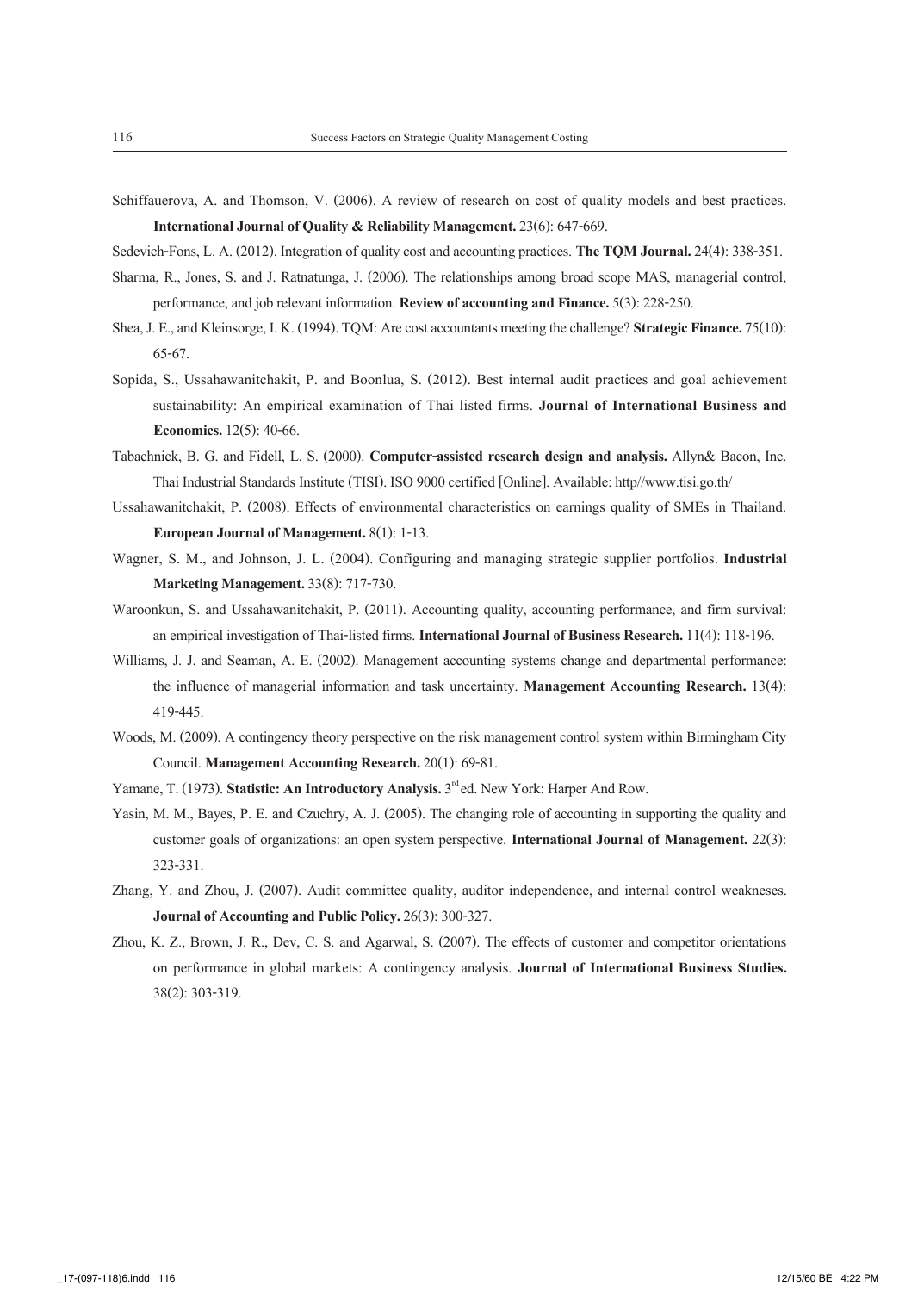## **Appendix**

| Comparison                               | $\mathbf n$ | Mean | S.D.  | t        | p-value |
|------------------------------------------|-------------|------|-------|----------|---------|
| Operation capital of the firm            |             |      |       |          |         |
| - First Group                            | 98          | 2.85 | 1.152 | $-0.949$ | 0.344   |
| - Second Group                           | 97          | 3.00 | 1.099 |          |         |
| Total assets of the firm                 |             |      |       |          |         |
| - First Group                            | 98          | 3.00 | 1.158 | $-0.522$ | 0.603   |
| - Second Group                           | 97          | 3.08 | 1.048 |          |         |
| Number of employees                      |             |      |       |          |         |
| - First Group                            | 98          | 2.99 | 1.089 | $-1.121$ | 0.264   |
| - Second Group                           | 97          | 3.15 | 0.961 |          |         |
| The period of time in operating business |             |      |       |          |         |
| - First Group                            | 98          | 3.37 | 0.866 | $-0.291$ | 0.772   |
| - Second Group                           | 97          | 3.40 | 0.799 |          |         |

**Table 4.** Results of Non-response bias tests

Source: from calculation